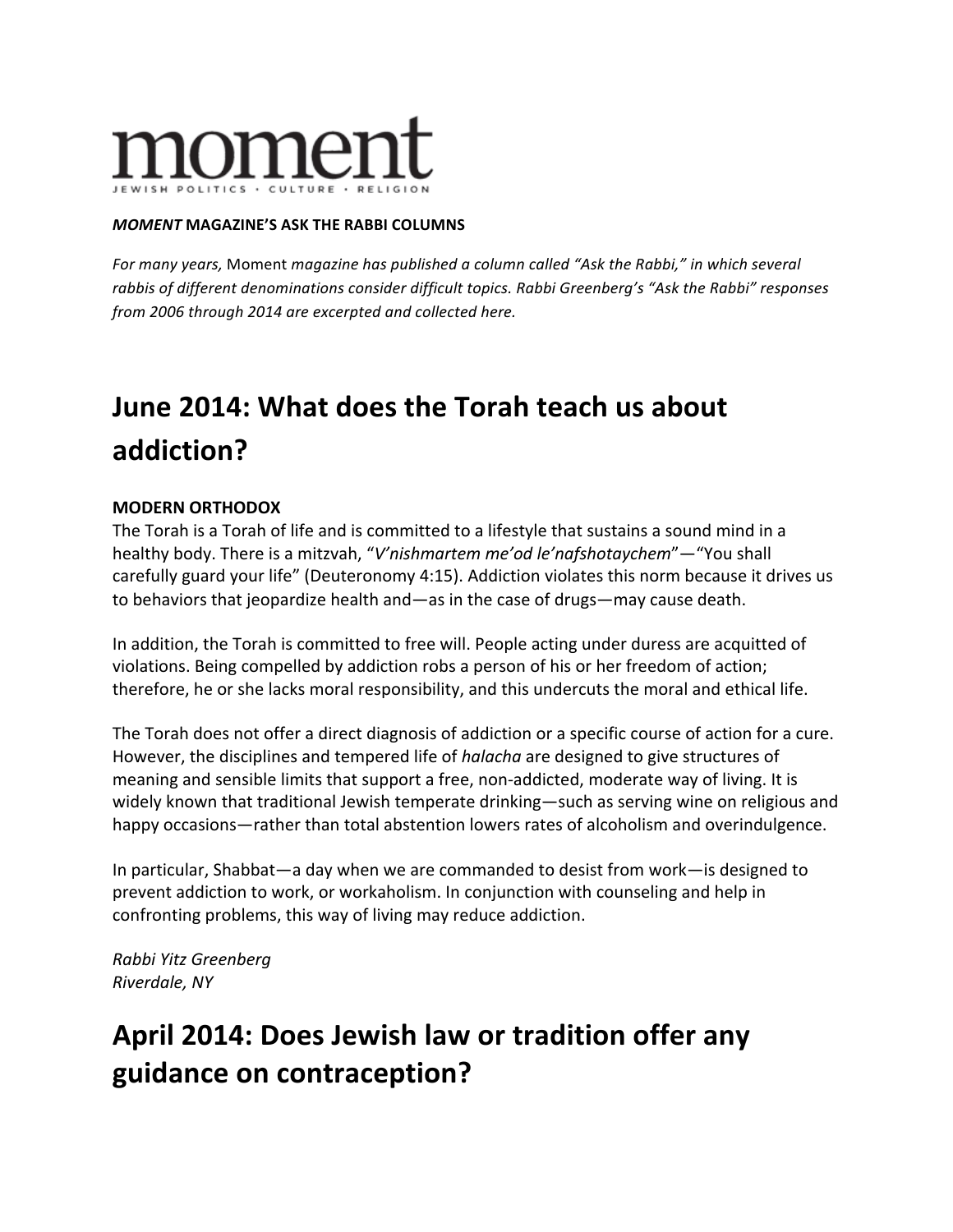### **MODERN ORTHODOX**

Judaism's highest commitment is to life. Its goal is to repair the world to the point where life wins out over all its enemies (like oppression, war, sickness). To assure the continuity of life, the Torah instructs humans to have children, to "be fruitful and multiply." This mitzvah can be fulfilled minimally by having two children. But the Talmud suggests that parents should keep going because "[God] created the world not to be void, but to be settled"—that is, filled with life (Isaiah 45:18). If parents leave behind three or more children, then the world will be filled with more life. Creating family and having children comes ahead of contraception.

Judaism is equally committed to advancing the quality of life. Therefore, if the couple wants to wait until they establish their relationship in marriage, or to accommodate professional training and advancement needs, or to space the children to better raise and educate them, I would affirm the use of contraception—though more haredi Orthodox rabbis tend to disagree on this.

Finally, contraception is always morally and religiously preferable to abortion as a form of birth control, and contraception to protect health is always a mitzvah. As a result of historic traditions, Jewish law prioritizes female over male forms of contraception and chemical methods over barrier methods such as condoms and diaphragms. The bottom line is: Use contraception in the service of life.

*Rabbi Yitz Greenberg Riverdale, NY*

# **2014 February: In what ways, if any, do science and Judaism conflict?**

### **MODERN ORTHODOX**

It all depends on the approach. In recent centuries, fundamentalist believers have focused on the conflicts, claiming that science is undermining our sacred texts and that one must therefore uphold God's authority by rejecting scientific views. (See under: Evolution versus Creation.) The Lubavitcher Rebbe rejected geology's assertion that the earth was billions of years old explaining that the fossils were implanted in nature by God when the earth was created thousands of years ago. Ultra-Orthodox Jews, and now many centrist leaders of yeshivas, have rejected biblical criticism and historically critical approaches to *halacha* as forbidden because, they believe, these approaches undermine the belief that every word of Torah is given directly by God and not subject to change.

I offer an alternative view. Maimonides believed that Nature, i.e. the world, is Exhibit Number One of God's existence and presence. To understand the nature of Nature is to understand the divine creative power and elements of its wisdom and values. Therefore, in his magnum opus *Mishneh Torah*, in the opening book *Sefer Mada*, he explains physical creation by making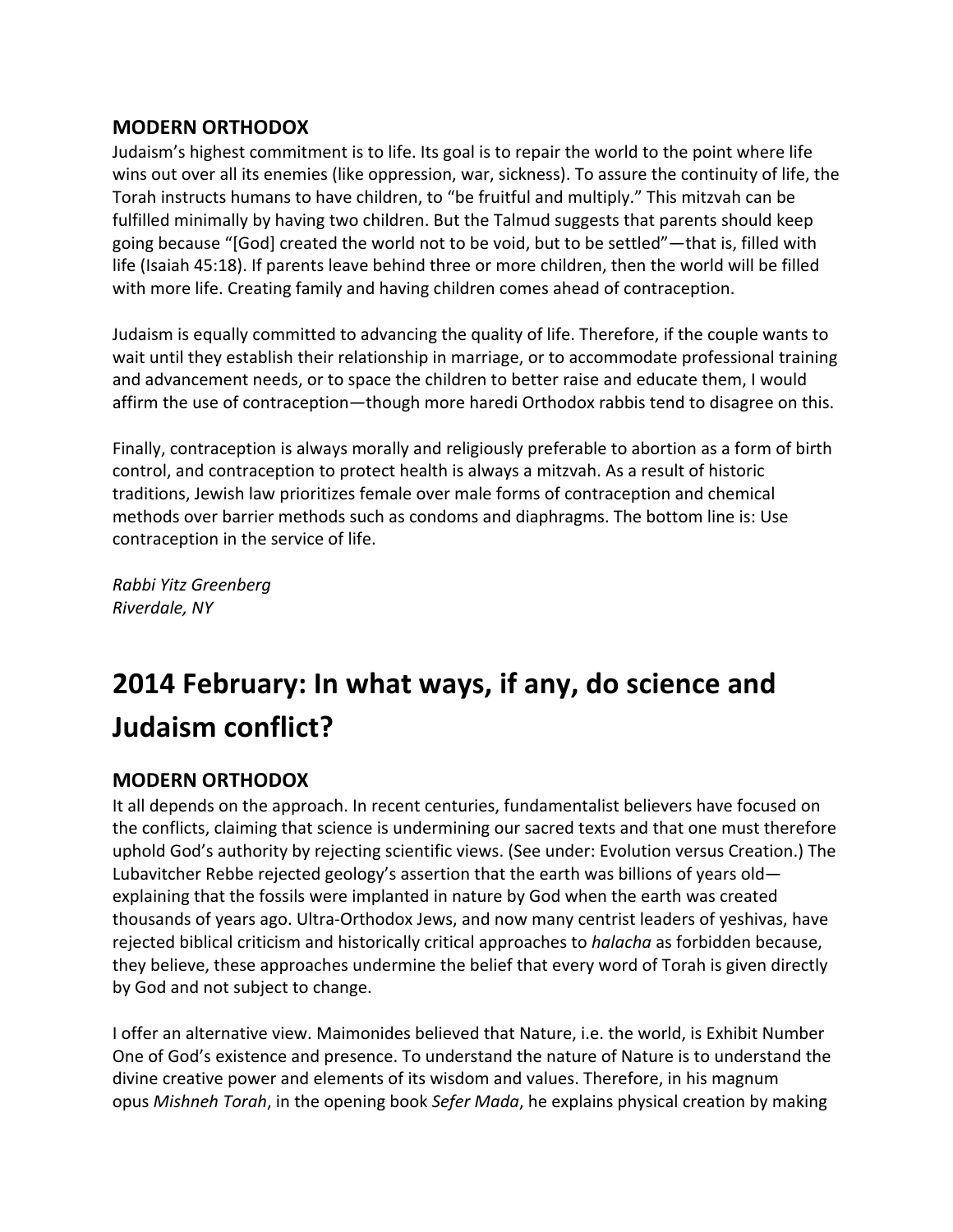physics and astronomy elements of the holy Torah—that is, ways of studying and learning about God and God's Torah. In his *Guide for the Perplexed*, Maimonides further explains that the Book of Revelation as expressed in Nature cannot conflict with the Book of Revelation which is the written and oral Torah. After all, they have the same Author. When they appear to conflict, humans should use their reason and judgment and reconcile the Torah's teaching with the best-that is, the most credible-science of the day. While Maimonides affirms that the final word must go to God and religion, he insists that it is a mitzvah to use our reason and (re)interpret the Torah—even drastically—to make it accord with the truth as best established by human reason. In other words, he argues that the truth and authority of the Torah should not be predicated on know-nothingism, ignorance or lack of scientific understanding. To which I say: Amen.

*Rabbi Yitz Greenberg Riverdale, NY*

# **2013 December: Are there times when a rabbi must express his or her political opinion from the pulpit, even if it is likely to spark controversy?**

### **MODERN ORTHODOX**

Yes, there are moments when a rabbi must speak out from the pulpit—whether on a political question or on a spiritual/moral/religious one—even though this will spark controversy or even strong backlash. Rabbis are meant to be spiritual, moral and communal leaders. If they never challenge their congregants, they are not leaders. They are *schleppers*—or panderers. On the other hand, if they are clueless or overdo this confrontation—if they cannot judge the limits of their people—they may lose their congregation, or even their job. The classic statement on this issue is Rabbi Israel Salanter's: "Any rabbi whose congregation never considered firing him [her] is no rabbi. Any rabbi whose congregation does fire him [her] is no mensch."

I can't write a general description in advance that will identify the moment when it is mandatory to speak out no matter what the cost. But, as with pornography, I will recognize it when I see it. I believe that rabbis with genuine stature have an inner compass that tells them: Now.

*Rabbi Yitz Greenberg Riverdale, NY*

## **2013 September: Is Judaism good for women?**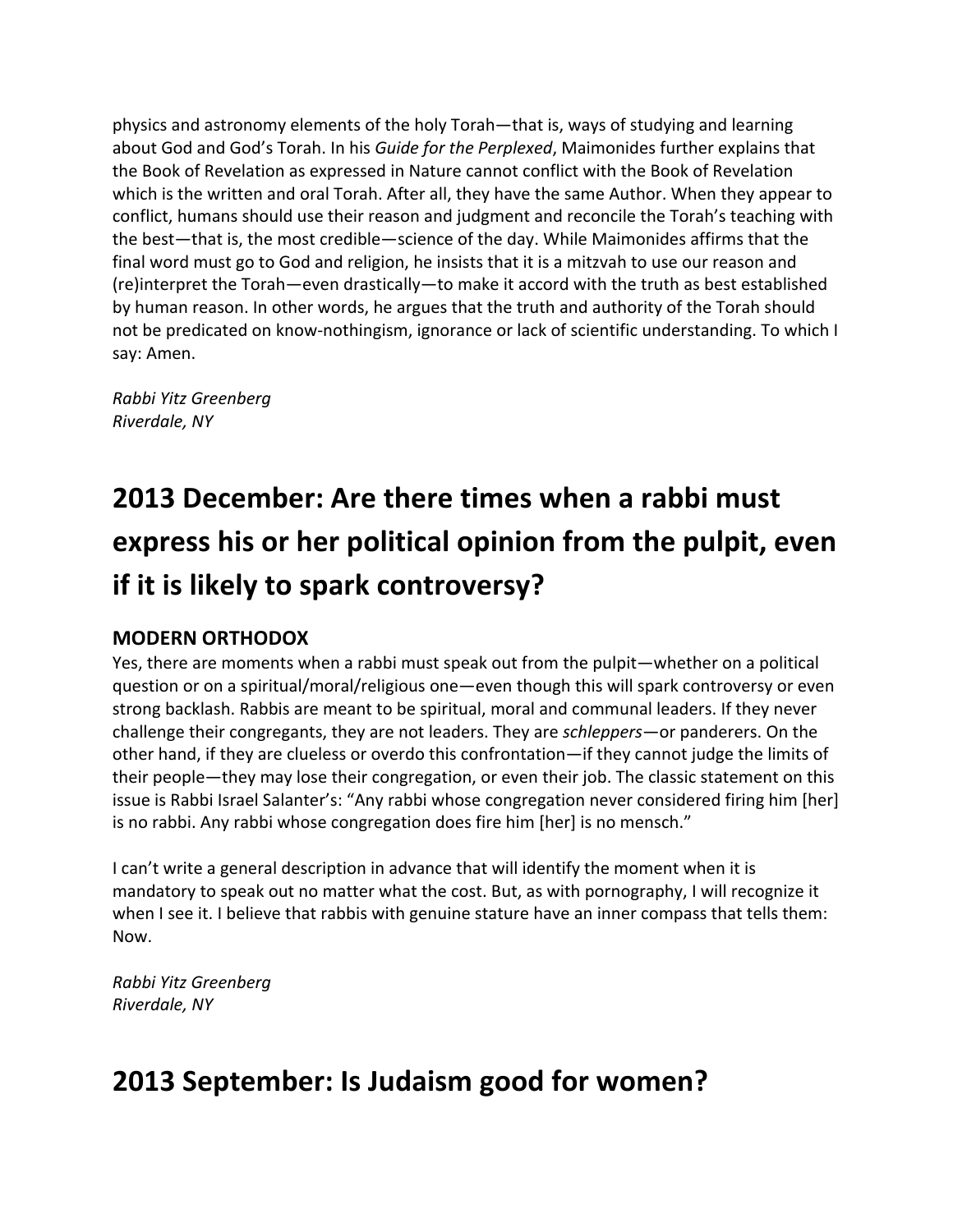#### **MODERN ORTHODOX**

Judaism is the primary source of the concept that every human being has dignity and equality because all are in the image of God. This ethical foundation— modulated through Christianity, Islam, modernity and democracy—is the primary basis of the claim (now on the march throughout the world) driving the growing practice of treating women as full human beings of equal value to men. That is good for women.

On the other hand, Judaism itself compromised with reality and accepted women's status as secondary in accordance with the cultures in which Jews lived. Women were subject to sale (in the biblical period) and to the husband's authority and sole power to grant divorce (in the rabbinic period). They were excluded or restricted from public leadership roles from the rabbinic period down to modern times. That is bad for women. Traditional religious Jews provide the largest bloc of resisters to women's full equality and dignity in contemporary Jewish culture.

In short, the correct question is not: Is Judaism is good for women? (the answer is yes) but rather "Is Judaism good enough for women?" The answer is: Not yet.

*Rabbi Yitz Greenberg Riverdale, NY*

## **2013 July: Should Jews be for or against the right to bear arms?**

### **MODERN ORTHODOX**

In principle, Jews should be for the right to bear arms. The tradition teaches that self-defense is a right—in fact, a mitzvah. In practice, Jews should restrict—ideally, prohibit—carrying guns because this is a life-threatening practice. (Such a sharp distinction between principle and practice is a very Talmudic approach.)

Judaism's highest value is life. To save a life, it is a mitzvah to override 610 of the 613 commandments in the Torah. It is prohibited to keep a dangerous animal or pet in the house because it may harm or kill someone. If there is a place at the home where people are at risk of death by falling, the law of Maakeh requires building a parapet or protective enclosure to guard life. Conclusion: bearing arms, i.e., keeping guns in the house, should be outlawed.

To be fair, many people keep guns because they hunt. In the old days, when hunting was a source of food, one could defend the practice. Even then, most Jews looked down on hunting as incompatible with Jewish values. Today, when hunting is mostly a recreational sport, it surely violates the laws of reverence for life and *tzaar baalei chayim*—not to cause pain to other living creatures.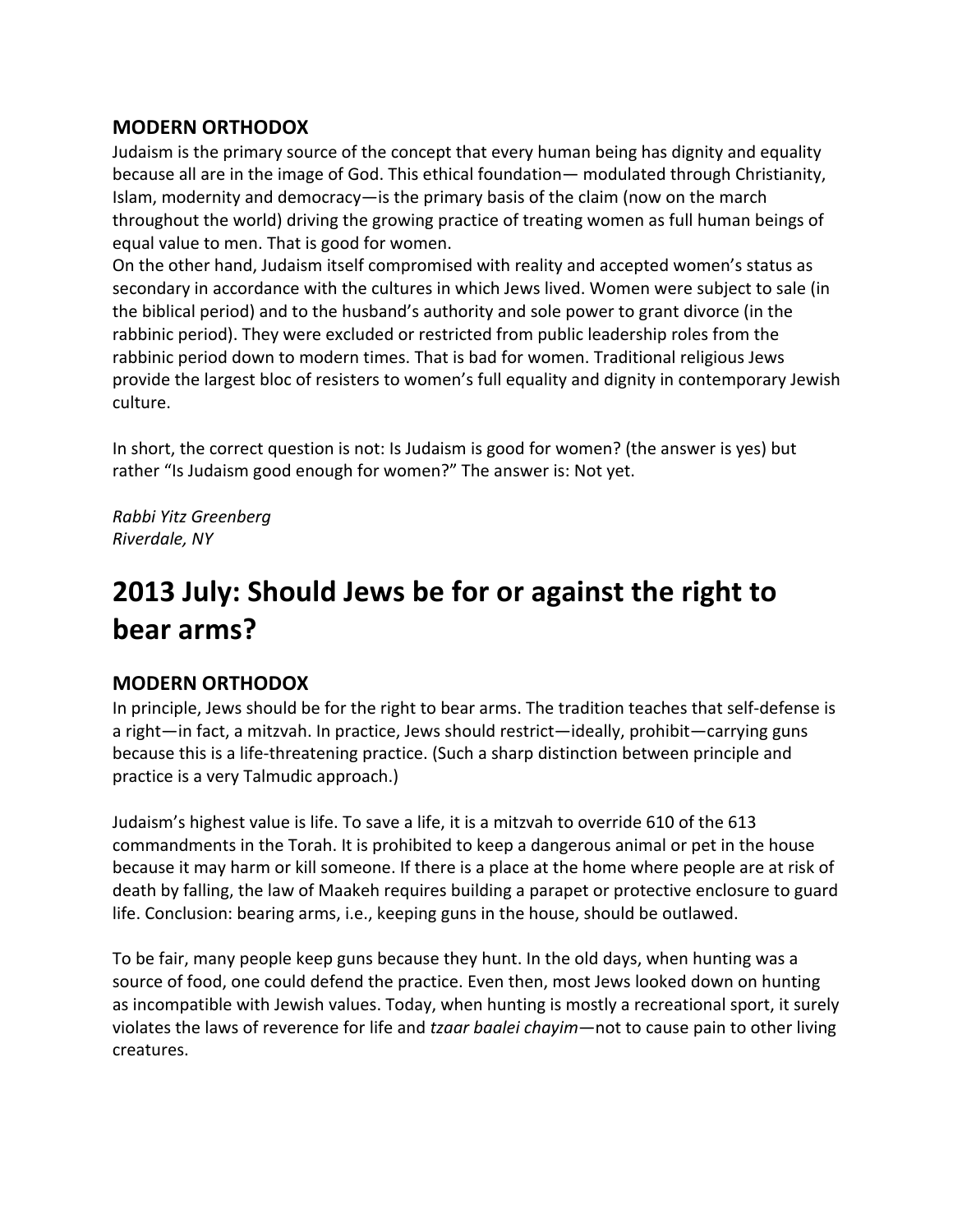True, the right to bear arms is established and protected by the Second Amendment. However, this right was set up in reaction to the behavior of the English monarchy, which oppressed Americans, extorted their taxes, imposed soldiers on the local population and tried to crush their move for independence. Today, democracy is so entrenched that there is no chance the government would act despotically in these ways. The police and the army protect people and work for them. Under these circumstances, the right to bear arms should have been repealed long ago. The entrenched insistence on gun possession is overlaid with elements of paranoia and conspiracy thinking, which represent danger to a civil peaceful society. And in general, Jews do not do well in societies marked by conspiracy theories and paranoia.

*Rabbi Yitz Greenberg Riverdale, NY*

# **2013 May: What are our obligations as Jews toward the** animals we use, live with or eat?

### **MODERN ORTHODOX**

Our behavior should be guided by the fundamental point—the Jewish attitude to life. Judaism treasures life; it teaches that God is the Source of life. God loves and delights in life and wants more of it (Genesis 1:20, 22, 24, 25, 28; 9:1-7). All life, then, should be experienced as dignified—and treated with reverence and respect. The laws start with *bal tashchit*—not to waste. Wasting something is a statement that it is of no value. *Bal tashchit* applies to all created things. Living creatures deserve an even higher level of respect—hence the prohibition of cruelty to animals (unless needed to save a higher, i.e. human life). The higher the form of life, the more reverence it must be shown. Therefore, the Torah favors

vegetarianism (Genesis 1:29). Kashrut represents a compromise with the real world in which meat is permitted with restrictions (Genesis 9:1). The higher the form of life we eat, the more stringent the kosher restrictions. In the Messianic age, when the world is perfected, vegetarianism will be universal (Isaiah 11:6-7).

An ox which serially attacks or kills a human is to be put to death (Exodus 21:28ff). But first there must be a judicial inquest (*Talmud Bavli, Sanhedrin* 2a) because killing such a high form of life is a serious step. An ape is to be treated as an almost human form of life (*Tosefta Hullin*).

In sum, we owe respect and reverence to the animals we use, live with or eat. The only limit is that the respect comes second to reverence and care for human (that is, the highest form of) life.

*Rabbi Yitz Greenberg Riverdale, NY*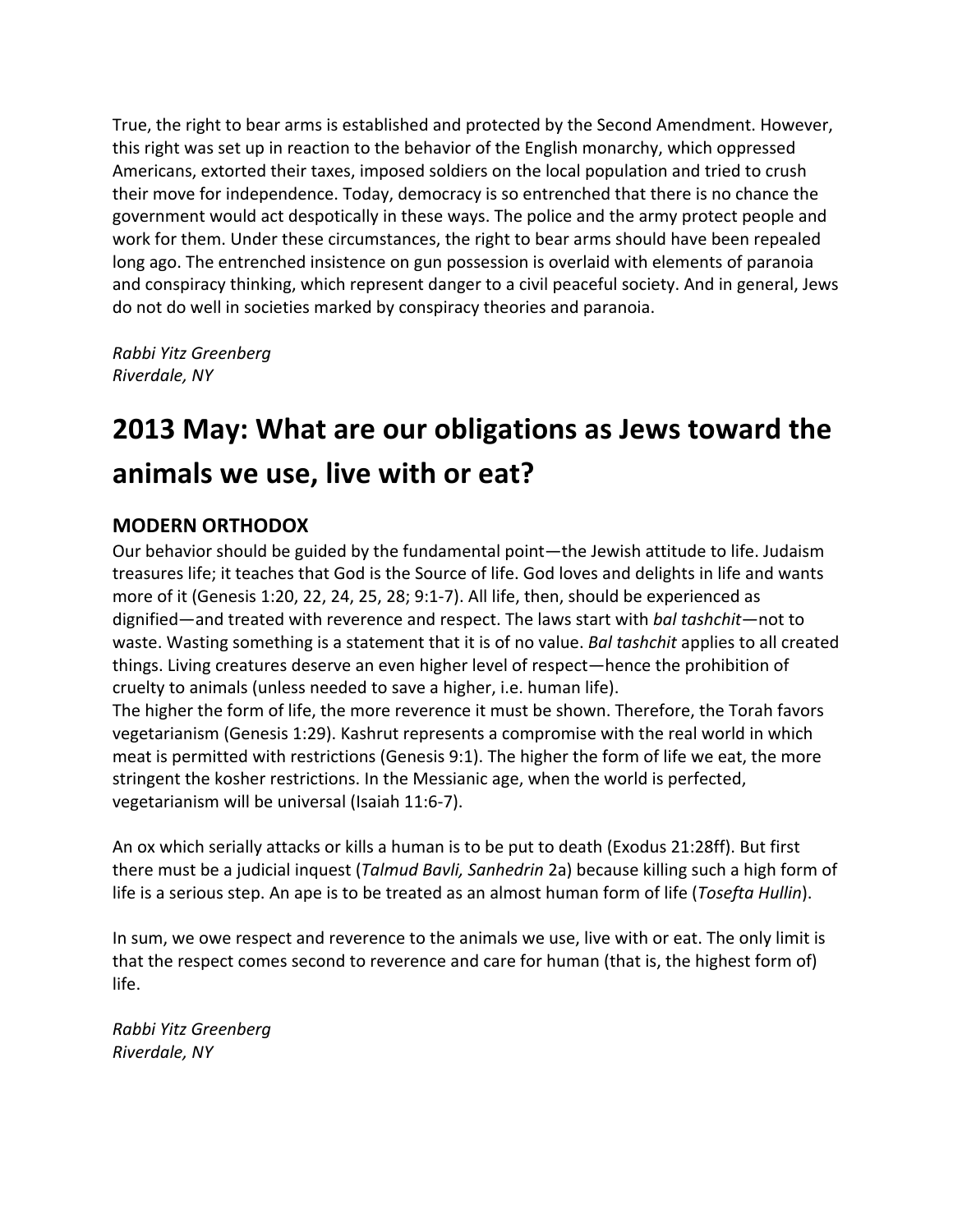# **2013 March: In counseling people about end-of-life** care, what Jewish principles have you found most **valuable?**

### **MODERN ORTHODOX**

To the patient and family, I say: Since every human being is in the image of God, then all humans are of infinite value. The dignity of the living sick person is not compromised by the proximity of death. It follows that every moment of life is infinitely valuable, so it is worth every cost and effort to try to extend or save a life. Still, it is no mitzvah to push for treatment that only torments the patient and burdens or breaks loved ones. If intervention will only add suffering and pain in a hopeless situation, then less is more.

To the caregivers and rabbis, I say: Try to give hope and support to the family. They are suffering along with the patient. Be aware that they are only human, so try not to push them beyond their capacity. Communicate to the patient and the family that God/Shechinah is with them—sharing their pain, tasting their tears. Even when the doctors can no longer help and the family's reach is not long enough, HaShem is holding the sick person's hand. "The High and Lofty One who dwells in eternity is [particularly] present with the person being ground down and with the troubled in spirit." [Isaiah 57:15]

To all, I say: There is nothing more painful than losing a loved one. Yet this is the fate of all human beings. Do not give up hope in a world to come where a future reunion in spirit is possible. Know that "love is stronger than death" (Song of Songs 8:6). You will discover that your mutual love continues after death. Then you will realize that despite the fierce pain and devastating loss, the undying love was worth it.

*Rabbi Yitz Greenberg Riverdale, NY*

# **2013 January: Does Jewish Anxiety Have a Theological Basis?**

### **MODERN ORTHODOX**

Jewish religion teaches that finite human existence is part of a continuum in which Infinite Being (God) and spirit also exist. The finite human cannot really grasp the true nature of the Infinite God. Yet they are deeply connected and lovingly related. How to do justice to both? This tension is at the heart of the religious life and is a source of great and constant anxiety. Yet Judaism refuses to end the dissonance and thus reduce the anxiety. It neither teaches that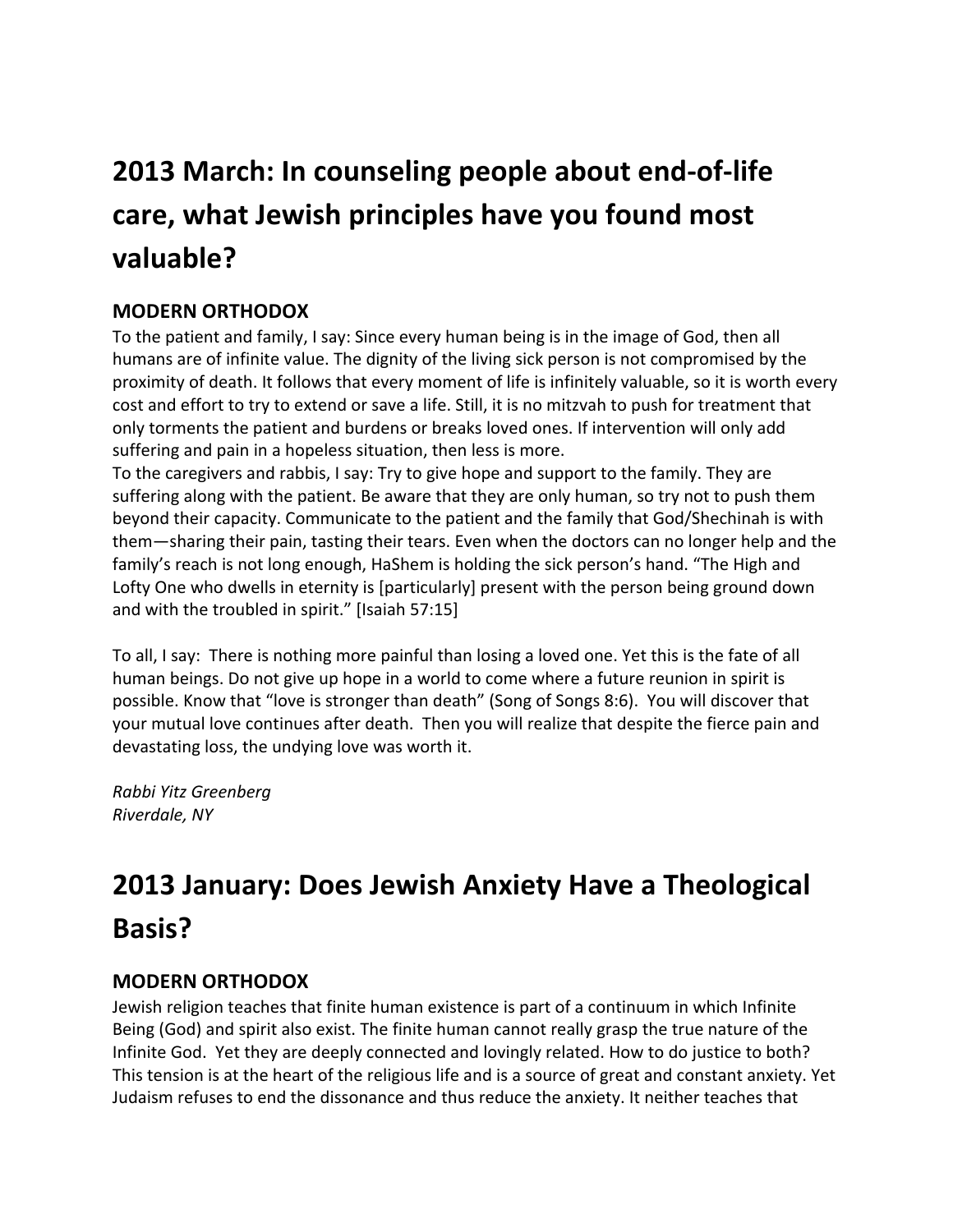mortal existence is an illusion to be transcended (as Buddhism and Hinduism do) nor declares that the spiritual/infinite is an illusion (as modern materialism does).

Another source of anxiety: Judaism teaches that the world will be perfected and that every life action must be reshaped toward that ultimate goal. Yet Jewish law also demands respect for life and the world as it is. Changes should be incremental. One may not ride roughshod over people or the status quo. So Jews are constantly torn between revolutionary impulses and conservative behaviors. While some Jews cut the tension by coming down on one side or the other, most live in the tension between the two poles.

Jewry—the people of Israel—is defined in the Torah as the people "who wrestle [constantly] with God and with people" (Genesis 32:29). And although Jacob was assured that Israel will prevail, after 4,000 years there is still no relief.

*Rabbi Yitz Greenberg Riverdale, NY*

## **2012 November: What makes someone a "real" rabbi?**

#### **MODERN ORTHODOX**

I studied and received rabbinic ordination in Boro Park, Brooklyn, in a European refugee yeshiva made up mainly of survivors of the Holocaust and of Russian internment camps in Siberia. In their tradition, and my family's, "rabbi" was a title earned on the side by study of classical rabbinic sources; it was not a professional degree. I had no intention of entering the rabbinate. I earned a Ph.D. in modern intellectual history and planned to be an academic historian.

In 1961, I belatedly encountered the Holocaust—spiritually, morally, existentially. Trying to come to grips with the Shoah took over my life. I concluded that I wanted to serve the Jewish people, not work in an academic, "neutral" setting. There was a need to wrestle theologically: Could one go on believing in God? Could one go on teaching the covenant and its promise of world redemption? I wanted to work on healing the world, starting with helping Christians repent for two millennia of degrading and hating Jews, then building a new relationship between the two faiths. Finally, I wanted to help build a Jewish community that would take power in order to end Jewish victimization but would exercise that strength morally and humanely.

In the end, the only setting that would allow me to pursue all this was the rabbinate. Thus, reluctantly, and in an almost unplanned way, I backed into becoming a practicing, i.e. a "real," rabbi.

#### *Rabbi Yitz Greenberg*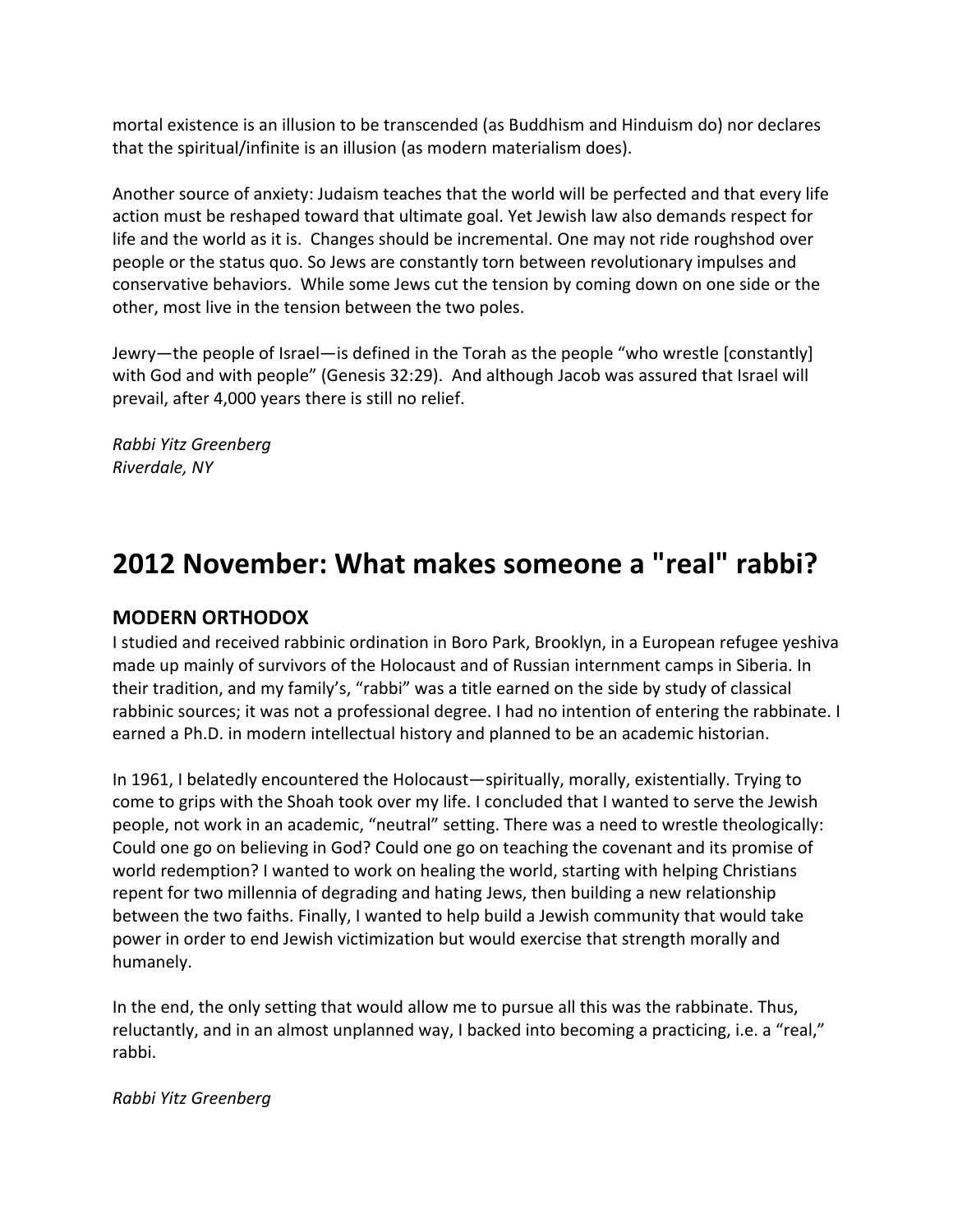## **2012 September: Is Democracy a Jewish Idea?**

#### **MODERN ORTHODOX**

Democracy is not a Jewish idea—if you mean that Judaism taught the world the idea or that Jews practiced it first, as they did with monotheism. Democracy was not practiced in biblical times or in the diaspora, although, in the Middle Ages, lay people in the Jewish community had more input in their government than their Christian neighbors had in theirs. However, some fundamental building blocks of democracy are derived from Judaism. The tradition's core concept is that every person is created in the image of God. According to the Talmud, this means that every person has the intrinsic dignity of infinite value, equality and uniqueness. Those dignities are honored best in a democracy.

The Torah taught that there should be equality before the law and that the king (or any ruler) is not above the law. Add to that the central Jewish messages of liberation for the slaves, the right to rest on Shabbat for all persons of whatever rank and station, laws that frame and guide the society (as with our Constitution) and the obligation for society to assure the basic needs of the poor through tzedakah, and you have the basis not only of democracy but of a welfare state.

*Rabbi Yitz Greenberg Riverdale, NY*

## **2012 July: Are We Hard-Wired to Believe in God?**

#### **MODERN ORTHODOX**

Some evolutionary biologists argue that humans are hard-wired for belief in God. Jewish religious language offers three other explanatory metaphors: 1) Human beings have a mission. The search for purpose has been planted in them by an infinite God/Creator who has a plan to perfect the world (tikkun olarri). The instinct for purpose motivates humans to seek out the divine plan and participate in it 2) As life in human form becomes more Godlike in its understanding, it seeks meaning. As civilized humans move beyond the elementary struggle for existence, they strive to find their place in nature and their calling in this life. This leads to God. 3) God has planted in humans a capacity and drive to pursue a higher purpose. This leads humans to seek out a relationship to the hidden but ever-present Creator in whose infinity all life is grounded.

There is also a Jewish "wireless" version. The Lord created the human being—man and woman—"in the image of God" (Genesis 1:26). The image of God is in harmony, in rhythm and resonance, with the God whose image it is. The human soul is constantly sending out homing signals—until it hones in on the same wavelength as the Divine and connects to God.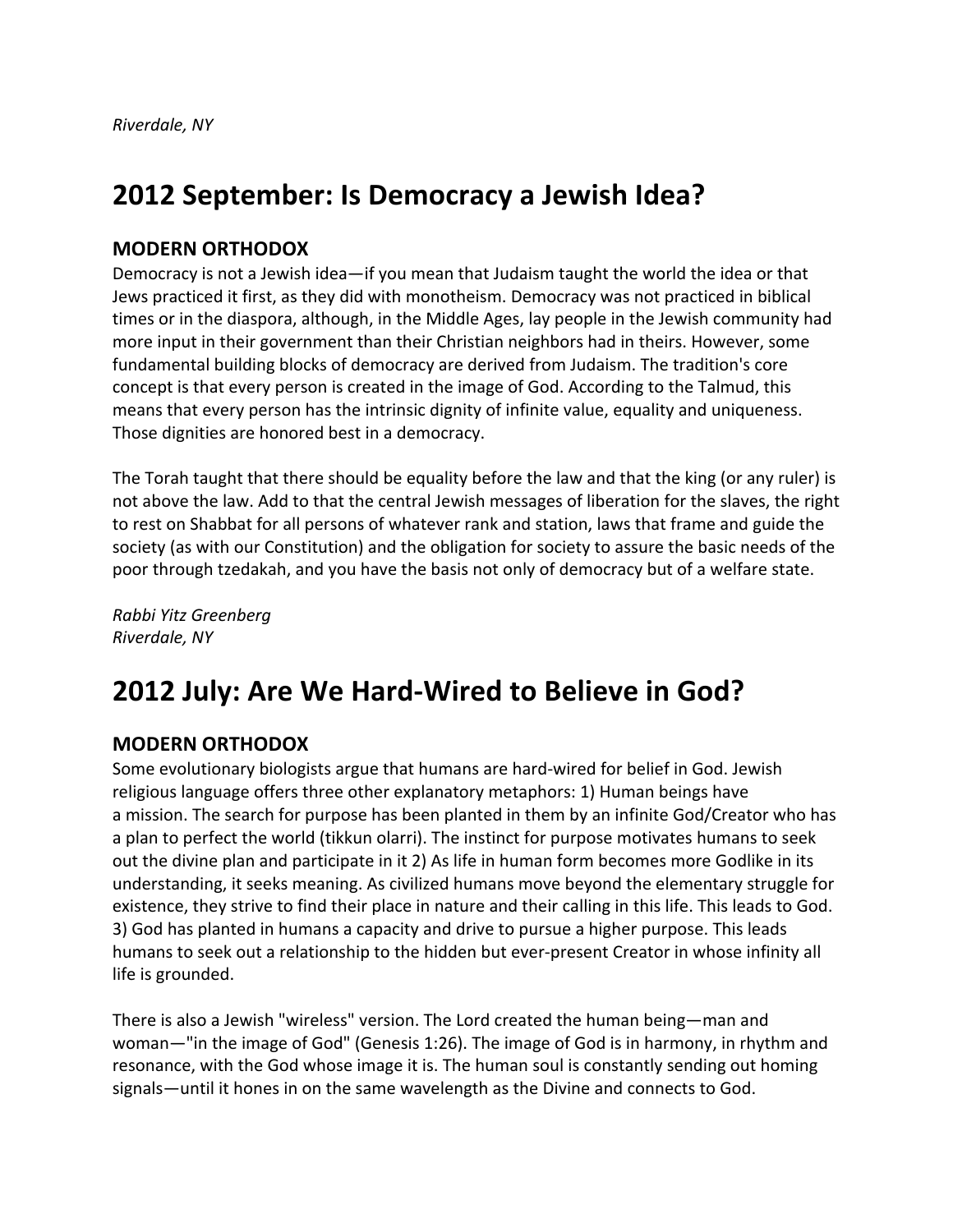*Rabbi Yitz Greenberg Riverdale, NY*

# **2012 May: Will It Matter to Jews If There Is a Mormon President?**

### **MODERN ORTHODOX**

A Mormon president: Is it good for the Jews? It all depends on how you define the Jewish good. If a Mormon is elected, it will show that voters continue to deemphasize a candidate's religion as a factor; this improves the chance that a Jew will be elected president someday. Also, Mormons—like evangelical Christians—have become strongly and emotionally pro-Israel. Finally, Jews were influential in the birth of Mormonism. Joseph Smith, the founder, was inspired by his reading of the Old (as well as the New) Testament. Christianity grew out of Judaism, claiming that God had extended a new covenant; it sees itself as rooted in the Jewish *brit* while carrying on many of its messages in a new way. Mormonism likewise presents a new covenant growing out of the Jewish and Christian covenants but carrying the messages in new ways.

Theology aside, the main impact of a Mormon president on the Jews will be in his economic, social and cultural policies. If you believe that the conservative agenda is correct—whether in economics, attitudes to government or cultural issues, ranging from women's status to global warming—then this Mormon president, if elected, will be good for the Jews. If you prefer the liberal agenda—more steps to reduce inequality, higher taxes, more regulation, more help for the unemployed and the needy and for the environment—then this Mormon president will not be good for the Jews.

*Rabbi Yitz Greenberg Riverdale, NY*

## **2012 March: Are Jews Still Expecting a Messiah?**

#### **MODERN ORTHODOX**

By continuing to live as Jews, all Jews are stating that the Messiah has not yet arrived. Jewry pledged at Mount Sinai and elsewhere that as long as the world is not totally redeemed, we will go on with our testimony as Jews. As long as there is poverty, hunger, oppression and war, the world is still not perfected. We maintain this against the Christian claim that the Messiah has arrived and against secular messianic redemptive movements (Nazism, communism, socialism) that claim they have brought the true, final perfection. This continuing testimony of "not yet" is why would-be world redeemers have hated and persecuted Jews.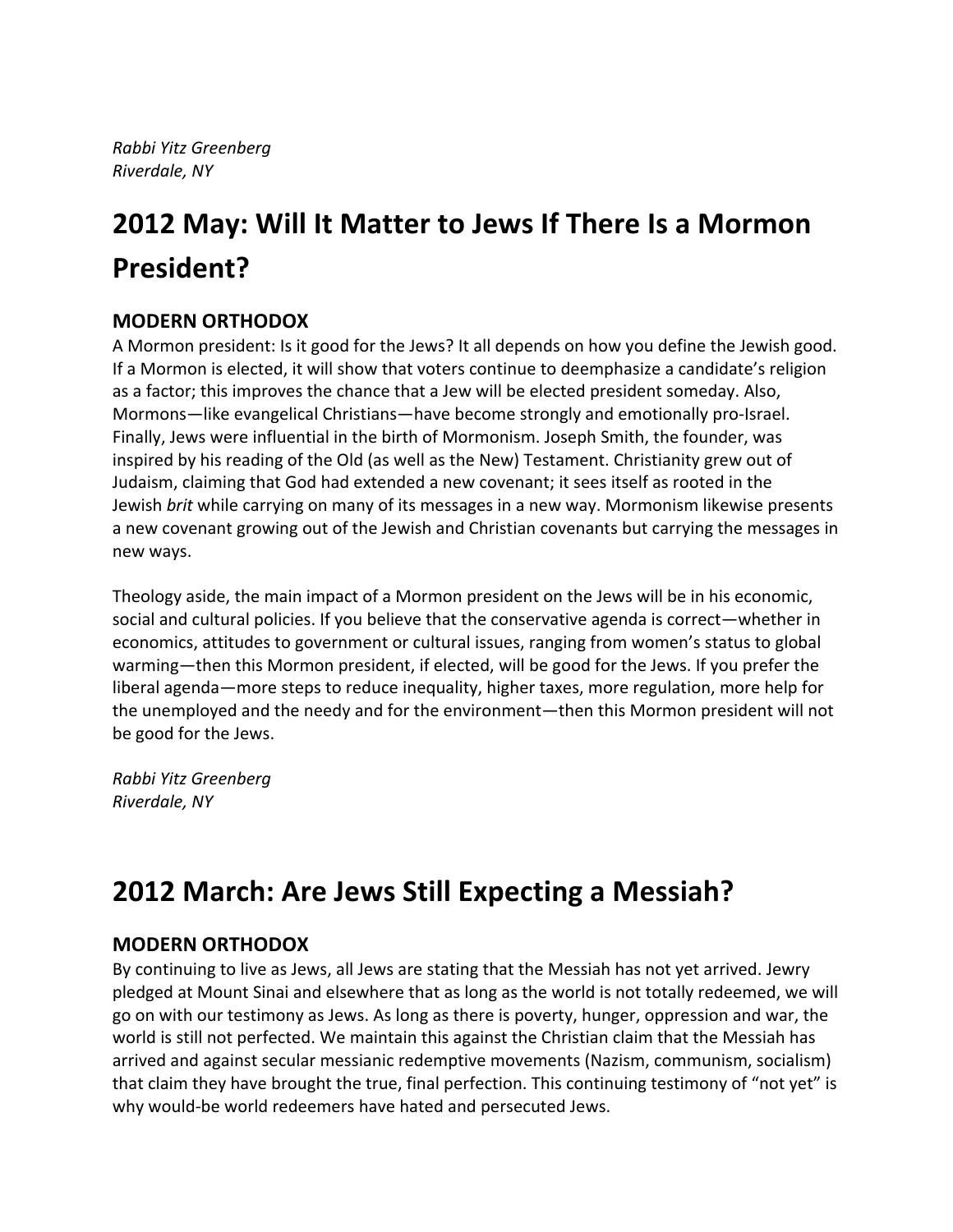After great catastrophes, many Jews lifted their level of expectation because of the need to rebalance the world toward the victory of the good. In this post-Shoah generation, some Lubavitchers and followers of Rav Abraham Kook were convinced that the Messiah had arrived or was almost here. Unfortunately, all celebrations have been premature.

It would appear that secular Jews have renounced belief in the Messiah. But I believe that the choice to continue living as a Jew is the statement "I still believe the world will be perfected" and, by implication, "I will work to bring the Messiah."

*Rabbi Yitz Greenberg Riverdale, NY*

# **2012 January: What does it mean to be pro-Israel today?**

### **Orthodox**

A comprehensive pro-Israel stance would recognize that the Jewish state is the chief expression of the Jewish return to history and history-making. It has taken on responsibility for Jewish fate and the Jewish future. Israel is a remarkable, nay, miraculous reaffirmation of Jewish life and creativity—particularly in the face of the death blow inflicted by the Holocaust. Furthermore, Israel is a vital democratic society (with all the human limitations and flaws of such). Despite being under siege since its birth, its ethical standards match or top those in the democratic West and are quantum leaps ahead of its neighbors and non-state enemies in the Middle East.

Despite its excellence, Israel is beset with enemies who seek to destroy it. It is the object of a fierce international campaign meant to isolate and delegitimize it. Israel needs all the friends and support it can get. Therefore, the tent of friends of Israel should be as wide open as possible—to include even friends who severely criticize it, its settlement policies, its approach to peace negotiations or its internal treatment of Arabs, women or other minorities. All critics should be free to speak, as in any democracy. An atmosphere of free debate, even if it allows unfair or one-sided criticism, increases respect for the cause of Israel.

In general, critics should be welcomed as friends, for one of the responsibilities of a friend is to criticize and thereby improve a friend (Leviticus 19:17). However, if critics deny Israel's right to exist, or adopt a double standard gone wild (such as charges of apartheid or ethnic cleansing), they show that they are enemies. They should be critiqued and rejected, for they are accessories to attempted genocide.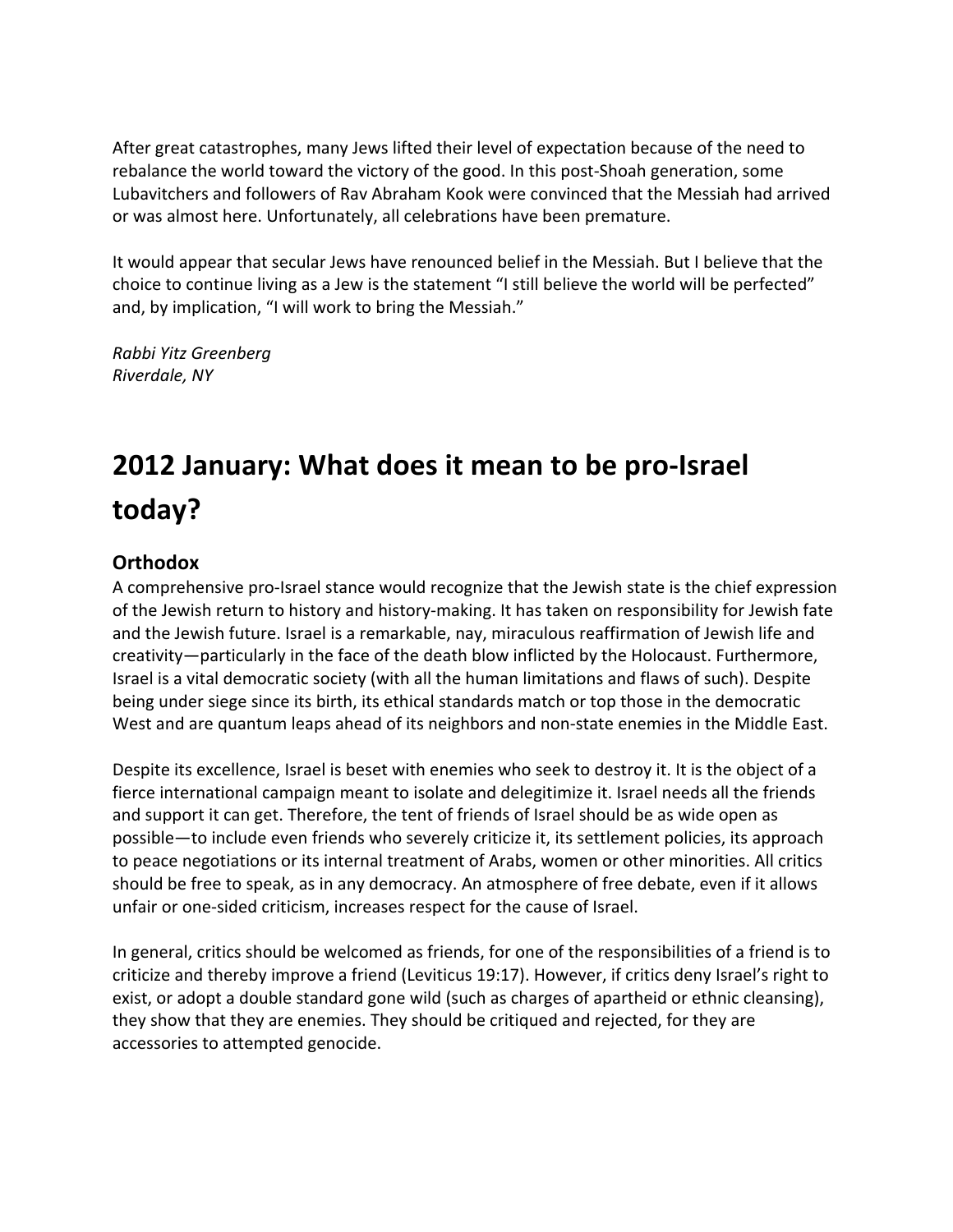# **2011 November: According to Judaism, are there fundamental human rights?**

### **Modern Orthodox**

There is a standard gambit in response to this question: Judaism does not talk about rights (that is, it does not use the language of entidement); instead, it focuses on duties (what we owe to God and to fellow human beings). I believe that this conventional wisdom is mistaken.

Traditional sources do not use the language of rights because such concepts were unknown in ancient times. However, the Torah and Talmud speak of fundamental dignities which confer the equivalent of rights. These biblical and post-biblical sources strongly influenced the early modern thinkers who shaped the emergence of democracy and constitutional rights. Specifically, the Torah states that every human being, male and female, is "created in the image of God" (Gen. 1:27). The Talmud derives three fundamental dignities of every human being in the divine image: Infinite value ("Saving one life is equivalent to saving a whole world"), equality, and uniqueness (Sanhedrin 37a). Honoring these dignities involves granting all the rights and ethical treatment that constitute the sum total of democratic rights. Equality yields equal treatment before the law and prohibition of discrimination, tyranny and slavery. It implies the right to be treated respectfully and to have equal access to education and information.

Infinite value brings with it the right to economic justice and economic security, access to adequate medical treatment and the obligation to provide welfare and tzedakah for the poor. Uniqueness implies the right to education and freedom of speech. In the end, the Messianic vision—a world of no poverty, hunger, war or oppression—is the (projected) universal actualization in the real world of the rights conferred by these intrinsic dignities.

*Rabbi Yitz Greenberg New York, NY*

# **2011 September: What is the greatest sin for which the Jewish community should atone?**

### **Modern Orthodox**

American Jewry has the usual range of good deeds and sins—committed by groups, organizations and local communities—for which it must self-analyze and correct. There are also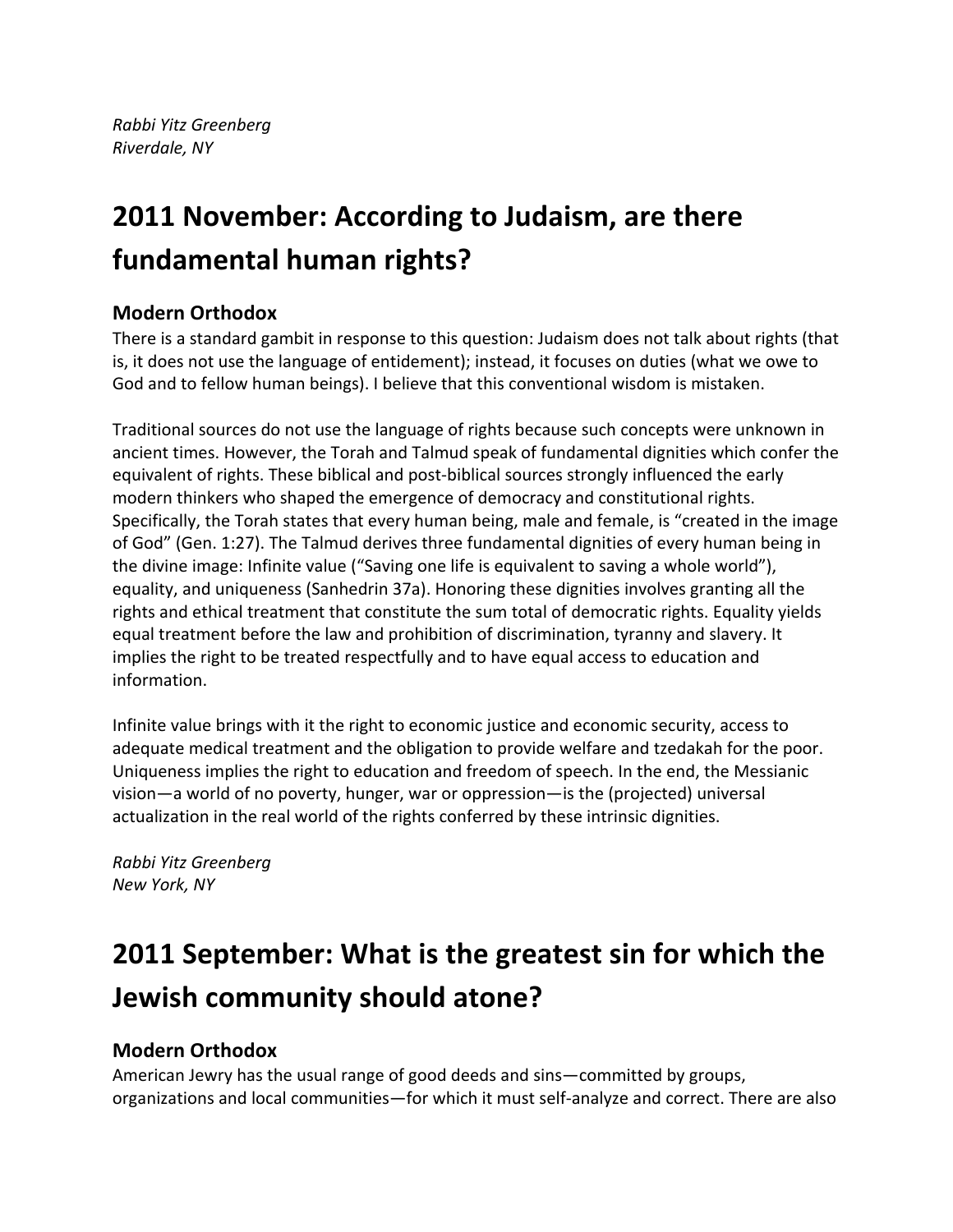millions of individuals with their own sins for which Yom Kippur demands repentance. However, I do not believe that there is some great sin of which the community as a whole is guilty.

Some left-leaning or universalist Jews charge that the community is selfish: It is not doing enough for the rest of humanity. The community could do more. (Who or what could not?) Still, I believe that the community is legitimately focused on its own needs. At the same time, it is concerned for the rest of the world, probably at a higher level than most of the groups in America. This is expressed in philanthropy, in lobbying Washington and state governments and in volunteering. The best proof that the charges are exaggerated is that many of the people making the charge are themselves doing great things for the rest of the world.

Some right-leaning or particularist Jews charge that the community is not investing enough in education, is not looking out enough for its own self-interest and is hell-bent on assimilation. I too would like to see a greater investment, but I reject the claim that the leadership of Jewry wants acceptance and integration*über alles*. This was true decades ago. It is no longer the situation.

Charging the community with an overall great sin may be the closest approach to a great sin these days. It constitutes *lashon hara*, speaking maliciously—about the Jewish community.

*Rabbi Irving Greenberg New York, NY*

## **2011 July: Do Jews Believe in an Afterlife?**

#### **Orthodox**

Belief in the afterlife—a world to come in which the righteous get their true reward and the wicked get their deserved comeuppance— is a central teaching of traditional Judaism. This belief stems from the conviction that a loving God would not allow injustice to win. When the facts of life did not fit the Bible's emphasis on reward and punishment in the here and now, this faith in the afterlife was emphasized. In the Middle Ages, when Jews suffered so much while enemies ruled the world, the stress on the world to come grew stronger. Some religious teachers taught that this life is "unimportant," and that one should live only to be worthy of eternal bliss. This view spilled over into asceticism and less respect for the body and material activity.

Early modernizers reversed direction. They validated Judaism and dismissed Christianity by insisting that Judaism is interested only in doing good in earthly life. Christianity was criticized as otherworldly, repressive and dreaming only of getting to heaven. It was described as cruel for condemning people to eternal damnation. This modem one-sided emphasis on mortal life robbed Jews of the profound consolation of eternal life and justice for all who suffered unjustly and innocently.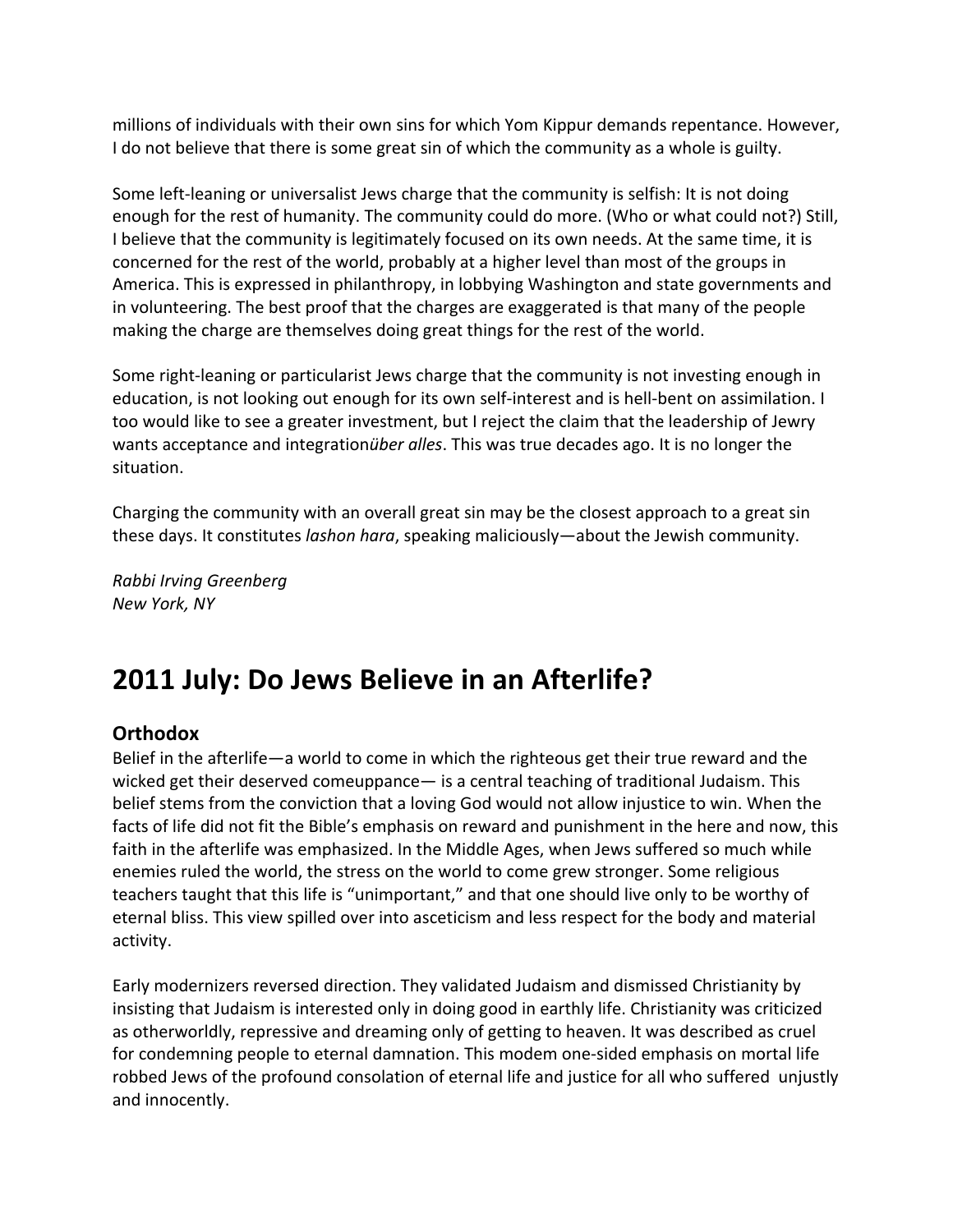What is needed is the classical Jewish ability to hold both sides of a tension. Such a Judaism would inspire people to find God in the secular, to unite body and soul, to work for tikkun olam (repairing the world) in the here and now. At the same time, it would uphold the reality of the spirit and the immortality of the soul. This faith offers the consolation of a final reunion—with those we have loved and lost and with the El Maleh Rachamim, the Infinite God of Compassion.

*Rabbi Yitz Greenberg Riverdale, NY*

# **2011 May: What advice would you give if your child told you** he or she was gay?

### **Modern Orthodox**

Assuming that this coming out was a considered decision and a mature conclusion on the part of my child, I would say the following:

My heart goes out to you. As you were raised as an Orthodox Jew, you already know that since the time of the Torah, homosexuality has been condemned in our community, especially in more traditional circles. While treatment is improving, I fear that you will face much rejection and hostility, and I wish that I could prevent it or protect you.

Nevertheless, if you live your life this way, I would hope that you would apply the Torah's other guidelines for sexuality to your own practice. Sex should not be casual or promiscuous. It should never be exploitative or abusive. Sexuality should express relation-ship and love; the deeper the sexuality, the deeper the relationship that it should express. You should try for the Jewish ideal, which remains family and creating/nurturing life via children (by conception or adoption). This is a great joy and a fulfillment in life.

Your mother and I love you very much as a total person. This feeling has not changed with your announcement.

*Rabbi Yitz Greenberg New York, NY*

### **2011 March: Should Jews Pay Taxes?**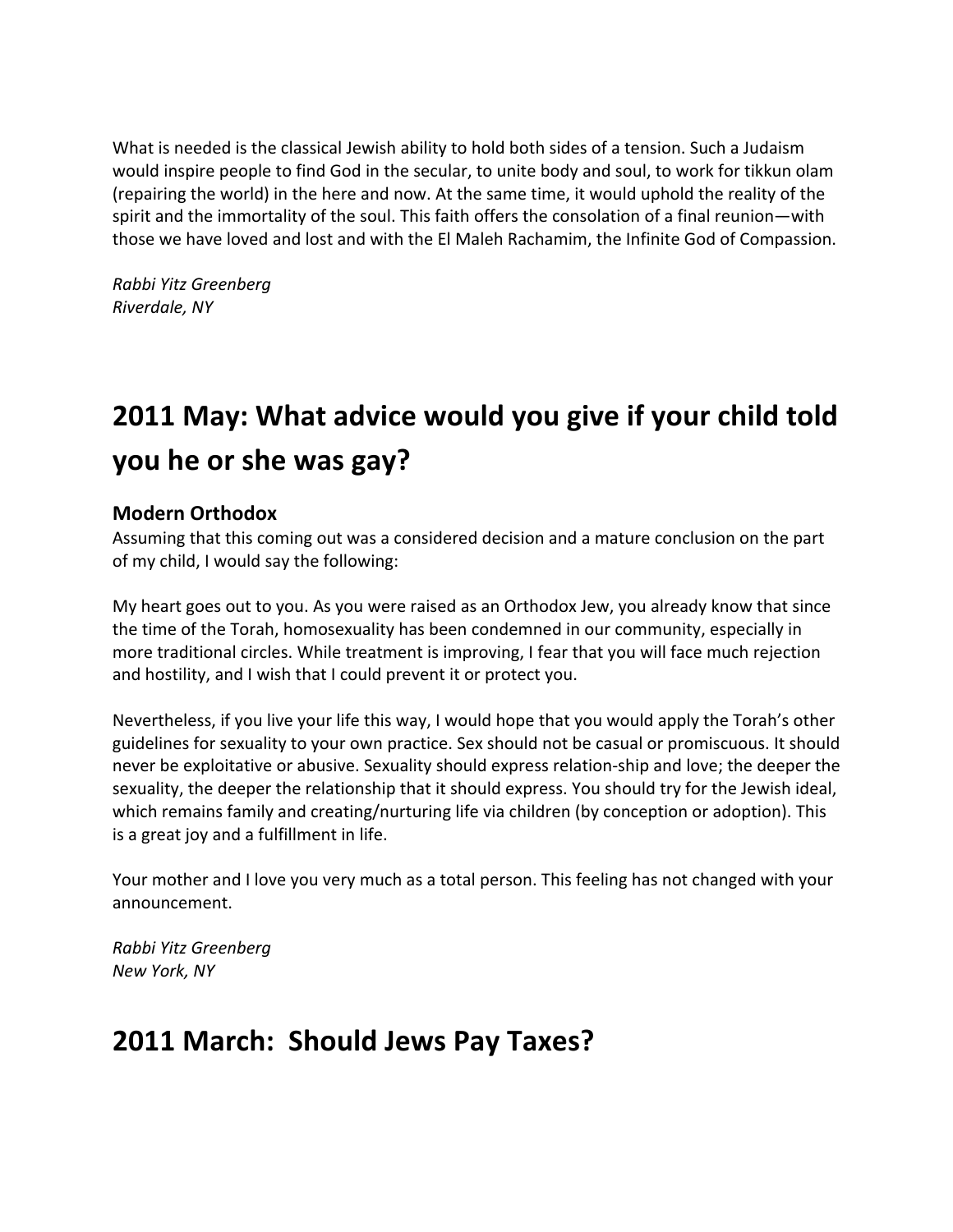### **Modern Orthodox**

It is said that only two things are inescapable: death and taxes. On death, there is a firm, distinctly Jewish position: Judaism is against death. We are commanded to "choose life" every day in all that we do. Our goal is to fill the world with life.

It's harder to oppose taxes. They have been levied in every age and by every form of Jewish association, be it national state, segregated minority or local community. In the Bible, there is a tithe for the poor, a tithe for the Levites, *terumah* and gifts for the priests and shekel payments for communal sacrifices. In medieval times, there were taxes within the community on foodstuffs and mandatory *tzedakah*. There was no history of progressive taxation, although that development fits the goal of Judaism to create a just society; such taxes were adopted in the modern State of Israel.

Although the Torah recognizes private property and upholds its rights, it does not have the fierce anti-tax tradition that is so prevalent in America today. That attitude sees government as the problem. On the contrary, says Rabbi Hanina: "Pray for the well-being of the government; for were it not for fear of it, each person would swallow the other alive" (Pirkei Avot 3:2). The tradition does oppose unjust taxation—just as it opposes governments that oppress people or show unjust favoritism.

*Rabbi Yitz Greenberg New York, NY*

## **2011 January: An Eleventh Commandment, Anyone?**

#### **Modern Orthodox**

The Ten Commandments summarize the primary message(s) of Judaism. This classic statement deserves to be studied and dealt with in its own terms. Adding a commandment to make it more contemporary would be like painting a full smile on the Mona Lisa to make her more appealing; or maybe I should say, like painting a mustache on her- since any addition would be more like graffiti than an upgrade.

However, for more than 3,000 years, every generation has added new interpretations, nuances of meaning and arranging applications. What would I add to illuminate this core text? I would preface it with the fundamental principle of the whole Torah on which all 613 commandments (not just the Ten) are built: that every human being is created in the image of God (Genesis 1:27 and 5:1). This means that every person should be treated as having in finite value (creating, nurturing or saving a life is worth unlimited expenditure of time and money), equal (in status and in opportunity) and unique (to be served, listened and responded to). This principle should be articulated as a commandment: It is a mitzvah to create and raise an image of God, to uncover dignities in everyone, and to link the image to its Creator and Ground, i.e., God. To actively pursue this mitzvah is to practice the Ten Commandments.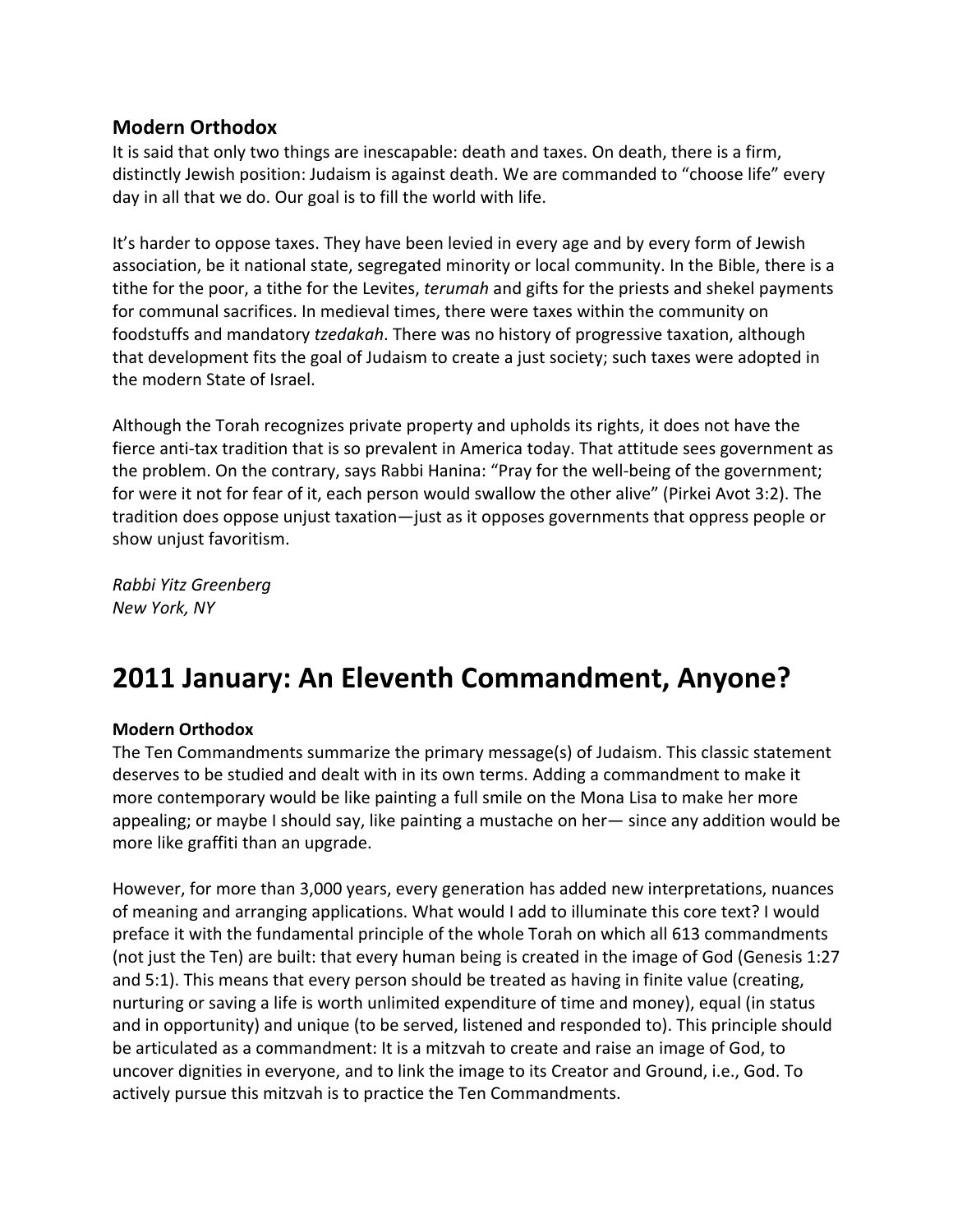*Rabbi Yitz Greenberg New York, NY*

# **2010 November: Who Is Your Favorite Biblical Character?**

### **Modern Orthodox**

David the King reminds me that Judaism is a continuing covenant of redemption. Unretouched by rabbinic tradition, David is a martial chieftain—very different from the educated, intellectualized "suit" we think of as the quintessential Jew. Fearless, even reckless, the teenage David squared off against Goliath, a giant warrior. Warm and generous, David lived alongside his men. Being clever and cunning, David once acted like a crazy man to get the Philistines to let him return to Israel. Loving people deeply, he established one of the great friendships of all time with Jonathan, Saul's son-although the prince should have been his rival. That same passionate nature led him into an affair with Bathsheba, including arranging for her husband to be killed in battle. Yet when the prophet spoke truth to power, David confessed his guilt instantly. That God-fearing spirit led him to write some of the greatest lyrics ever of religious faith, the Psalms. He forgave enemies for the sake of peace, although his last instructions to Solomon were to take revenge for him. In short, David was a force of nature—a hot-blooded, hot-tempered, deeply human poet, soldier, leader. They don't make them like they used to.

*Rabbi Irving Yitz Greenberg New York, NY*

## **2010 September: What Does Judaism Say About Love?**

#### **Modern Orthodox**

"Love makes the world go round"—that is Jewish wisdom. According to Kabbalah, God created the world because love needs another to love. Three times a day, traditional Jews say in the Ashrei prayer: "God is good to all [in the world because] God's mother love extends to all God's creatures" (Psalms 145:9). So consuming is God's love that Hashem brings a flood to wash out evil and start again. But Hashem also promises never to do that again and instead enters into a covenant to accept humans as they are. With all of their flaws, God partners with humans to build a perfect world (tikkun olam). We are called to return God's love. Says the Torah: "You shall love the Lord your God with all your heart, with all your soul and with all your might." All commandments and rituals are meant to express our love for Hashem. In the Jewish ideal, every person finds the unique one destined for him/her to love totally (body, emotion, mind) to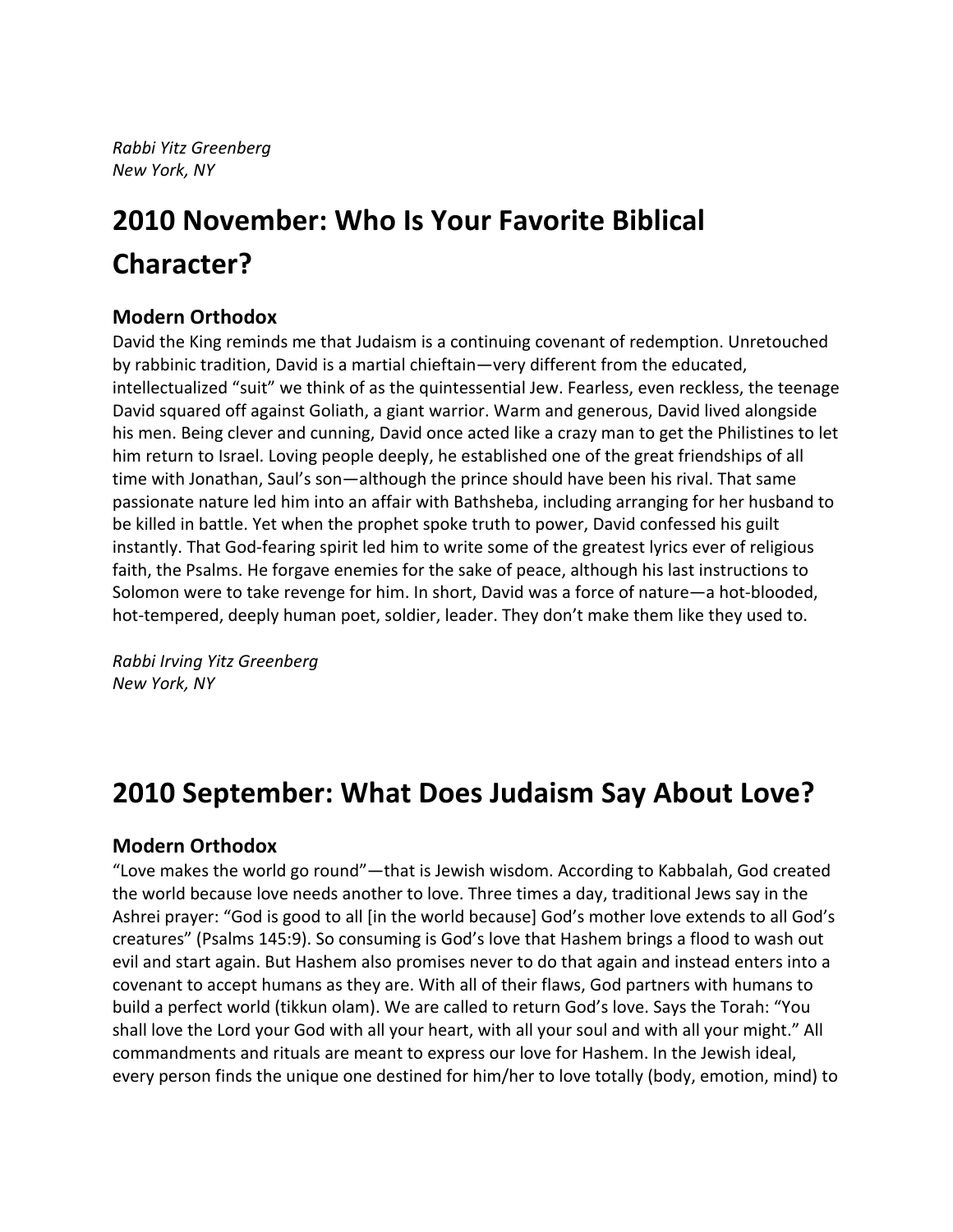become fully human and together create and nurture more life. Such a love can mature through life—and beyond. "Love is stronger than death" (*Song of Songs* 8:6).

*Rabbi Yitz Greenberg, New York, NY*

# **2010 July: Is There Such a Thing As Asking Too Many Questions?**

### **Modern Orthodox**

Don't you know that the first time God addresses a specific human being (Adam) in the Torah, he asks a question? "*Ayeka*? (Where are you?") The first time God addresses a murderer, he asks, "Where is your brother Abel?" The first time that Abraham addresses God, he asks, "...What can you give me seeing that I am going to die childless?" Isn't this because the great principle of Jewish faith is that we are to imitate God? Don't you know that Moses, our greatest leader, found his calling by asking a question: "Why doesn't the (burning) bush burn up?" Aren't the Torah's stories all about giving us great human role models to learn from? As we try to understand the implications of the Holocaust (and of Israel and of Jewish life after the Shoah)—especially Jewry's affirmation of life and moral responsibility—don't you realize, as Elie Wiesel says, "[A response] is not a lesson; [it] is not an answer. It is only a question."? Don't you know that a good question is always more evocative and instructive than a good answer? So why ask: Do Jews ask too many questions?

*Rabbi Yitz Greenberg, New York, NY*

# **2010 May: What Does it Mean to Be Jewish Today? What Do Jews Bring to the World?**

#### **Modern Orthodox**

For almost four millennia, Judaism has taught that this world is not a random cosmos, but a world of order and unity, ruled by natural laws—because it is a creation. Its invisible, but omnipresent, creator (whom we call God) sustains it. The creator asks humans to join in a covenant (partnership) to work together to repair and perfect the world (tikkun olam). The people Israel and the Torah came into existence to fulfill three functions: 1) to teach this message to the whole world; 2) to lead in creating a model community that lives by these principles; and 3) to work alongside other groups, religions and nations to achieve tikkun olam.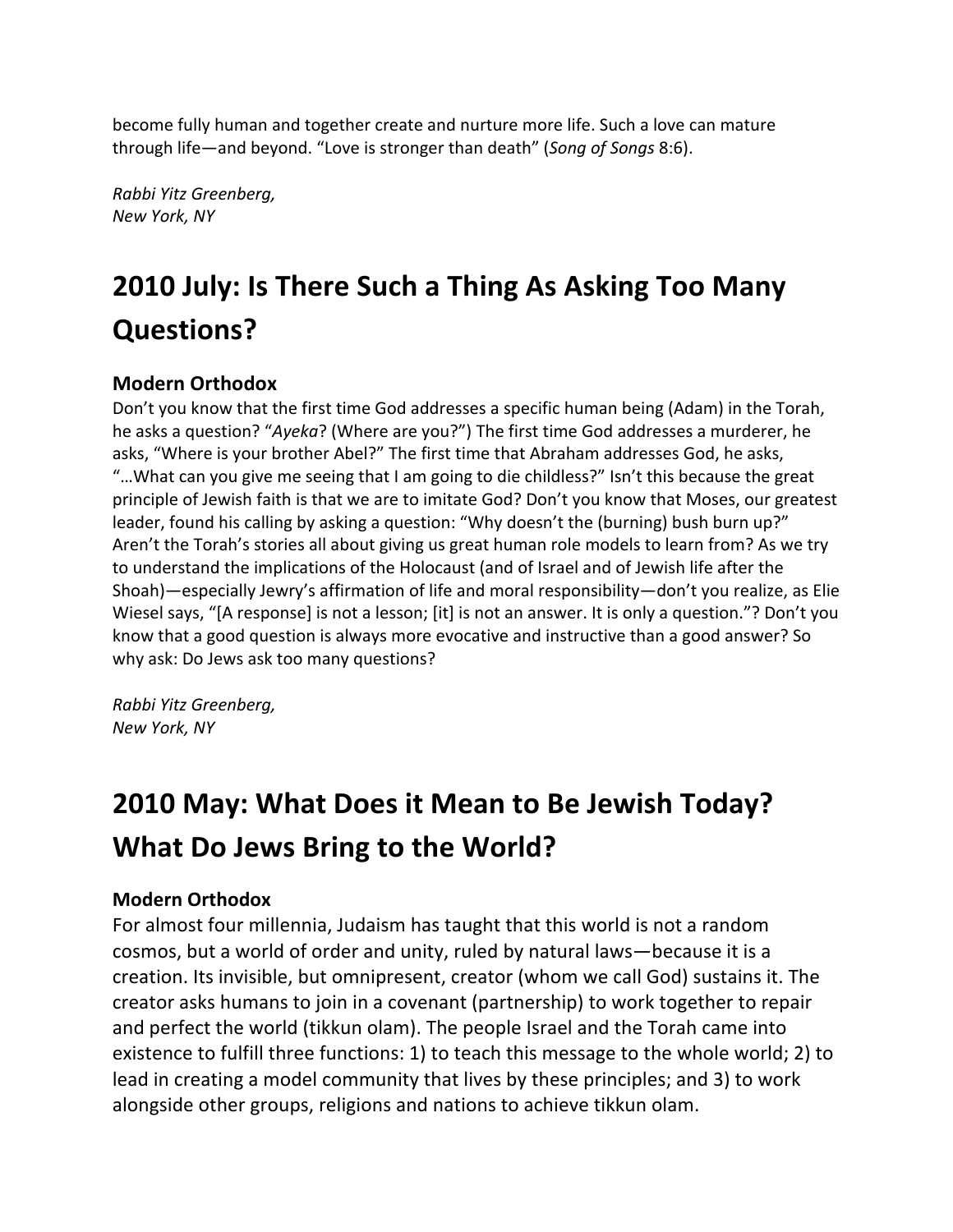Because this goal cannot be accomplished in one lifetime, the covenant is between the generations. Each generation moves this world forward as far as it can and must educate and recruit the next generation to take up the task. To be a Jew today is to join in this covenant, knowing that you are working for the partnership that has had the greatest influence of all on human history—but whose mission is not finished.

*Rabbi Yitz Greenberg New York, NY*

## **2010 March: What Does Judaism Teach Us About Envy?**

#### **Modern Orthodox**

Rabbi Israel Salanter wrote that to fulfill all the commandments, a person must have "every human quality—and its opposite." Human emotions are not intrinsically good or bad but depend on how they are expressed. Envy that drives one to begrudge others and covet what they have violates the Ten Commandments. Generally in halachah, if one thinks evil but does not act on it, it does not constitute a violation. However, the Torah rules that being envious is a sin. Destructive envy grows out of failing to internalize that one is a valuable image of God, so one sees worth in external possessions. Presumably, the Torah prohibits this feeling, because it leads inevitably to sinful action. Furthermore, such envy will eat you up alive: "Envy, lust and pursuit of honors shorten a person's life" (Ethics of the Fathers 4:28). On the other hand, envy can be channeled for good. When rabbis strive to outdo each other in understanding Torah, the Talmud comments: "The envy of scribes/scholars [of each other's accomplishments] increases wisdom" (Baba Bathra 21 A).

Constructive envy is like a good drug with potentially dangerous side effects; in the end, the Talmud instructs us to be content with "our portion."

*Rabbi Yitz Greenberg New York, NY*

# **2010 January: What is the Rabbi's role in Modern America?**

#### **Modern Orthodox**

We are living through a historic shift in the role of rabbis. As higher education spreads to the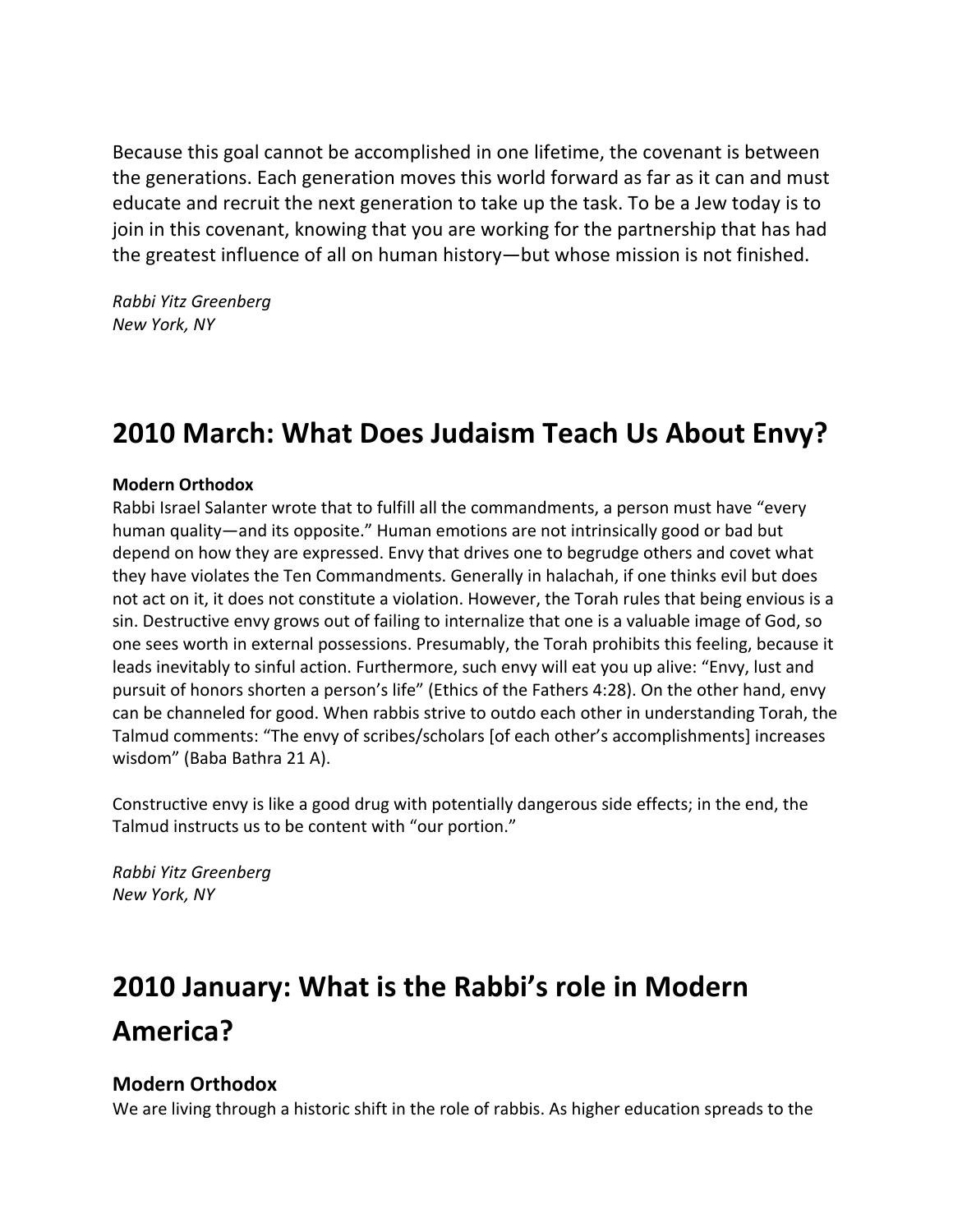masses, people become more secular. Religion (or faith in God) will not disappear, but God is more hidden in this new world. The religious action will be in "secular" activities. Examples: uncovering God's presence among the poor and oppressed and bringing them faith-motivated social justice; healing the body—the physical icon of God's presence—by working with the miraculous genetics and bodily systems to cure illness; establishing just and loving relationships with family, friends and all humans because we "fear God" and honor the image of God in every person; giving over information to enable people to make good judgments in everything they do. In the past, people turned to rabbis for authoritative answers from the tradition. Now people feel competent to apply values to their daily work and to their secular (but actually religious) activities. If the rabbi claims authoritative and definitive knowledge and demands obedience, he/she will have little credibility. Nor will threats be effective—i.e. that God has decreed certain actions/rituals and will punish non-compliance. The wise rabbi will shift from stressing institutional authority to serving as teacher, from decider to enabler and seek to persuade by the power of wisdom and to influence by personal role model. Many will serve in non-synagogue settings. Enabler/teacher, role model, conduit of God's presence—this is the rabbi's role in the age of secularism.

*Rabbi Yitz Greenberg New York, NY*

## **2009 November: What is a "Self-Hating Jew"?**

#### **Modern Orthodox**

The self-hating Jew is primarily a modem phenomenon. In the Middle Ages, Jews were surrounded by hostility. However, they maintained a high degree of selfrespect because, living in ghettoes, they were mostly shielded from the degradation. They were also buoyed by a rich inner life and caring community.

In the modern period, Jews mixed freely and were constantly exposed to the majority's opinions and media. Individual Jews, separated from the community, illiterate Jewishly, lacking in positive experiences, had no resources to repel anti-Semitic degrading images and sometimes internalized others' contempt. One notorious case was Otto Weininger, an Austrian Jewish psychologist/philosopher who self-hated to the point of converting to Christianity and writing a philosophical justification of anti-Semitism. He followed the logic of his self-loathing (apparently feeling that he could not shake off his Jewishness) and committed suicide at age 23. Nazi thinkers drew upon his writings. In recent years, the term has been politicized by certain Israeli public figures who have used it to stigmatize Jewish- American government officials who did not support right wing policies. This usage should be stopped. The reality that some deracinated Jews fall into this category is sad enough; the term should not be bandied about promiscuously or turned into a political weapon.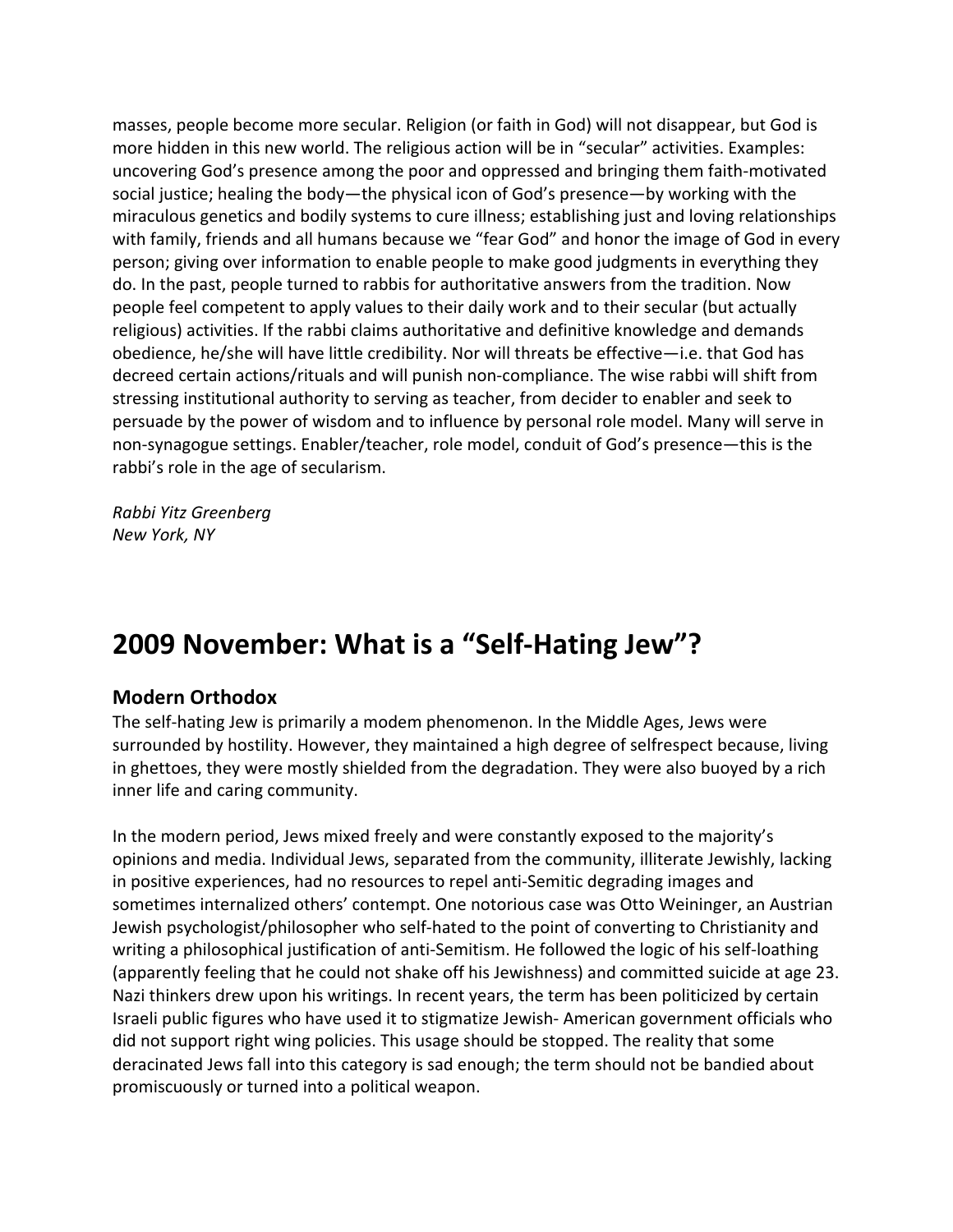*Rabbi Yitz Greenberg New York, NY*

## **2009 September: When Does Life Begin?**

#### **Modern Orthodox**

Human life is created in the image of God. Jewish ethics and halacha spell out the behaviors owed to a human being— ranging from not to kill and not to harm to feeding when hungry and loving the other human being as yourself. Is an embryo entitled to all the dignities of a human being? If the answer is yes, then abortion should be prohibited. In general, Orthodox law is against abortion unless the fetus directly threatens the mother's life—in which case, it is a mitzvah to protect the mother's life by aborting the baby.

As with most traditional sources, I believe that life begins at conception. However, I also believe that life is not fully developed until the baby is born and proves to be viable. The embryo has the dignity of being potential but not fully formed life.

A significant number of Orthodox rabbis take this position—especially in light of the Talmudic statement that up to 40 days, the embryo is considered water/ liquid and not life. Therefore, they (and I) are more supportive of the possibility of an abortion to protect the mother's health or well-being over a wider range of threats such as nervous breakdown or deep depression. The bulk of Orthodox rabbis also do not equate abortion with murder of a viable human being, which is the gravest sin of all.

Of course, upholding the potential human life (=fetus) demands caring, protecting, feeding, respecting both the embryo and the mother.

*Rabbi Yitz Greenberg New York, NY*

## **2009 July: Are tattoos and body piercings taboo?**

### **Modern Orthodox**

Ever since Biblical days, tattooing the body was associated with idolatry and magic— in particular with the worship of chthonic (underworld) deities (Leviticus 19:26-31). The specific objection was that tattooing defaces the body that (like the soul) is considered an image of God. Maybe tattooing as permanent defacing is also connected to the ways that slaves were marked as inferior beings. And Nazi behavior should put the practice beyond the pale. When Nazis tattooed numbers on Jews, the message was: You are things, to be used and liquidated for Nazi profit. Tattooing seems to be in some vogue today as a cosmetic/artistic way to individualize the body. For some Jews, this may be fashionable. Yet I read once that most women who remove tattoos eliminate the name/sign of a former husband/lover/boyfriend,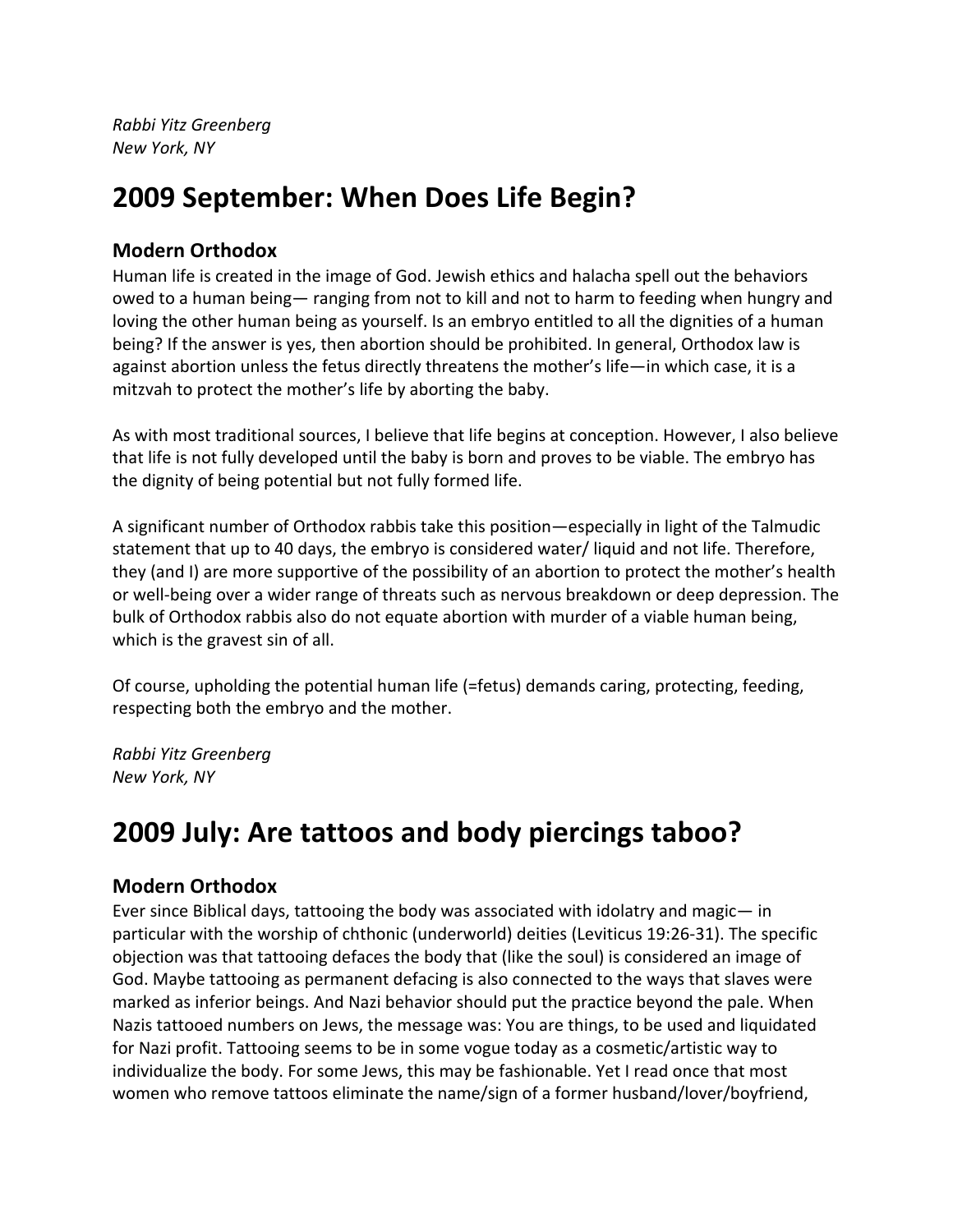which suggests that tattooing often still indicates that a person belongs to someone else. Jewish faith is not opposed to beautifying the body because there is a covenantal partnership between God and humans to improve God's world (*tikkun olam*). By restoring tradition and memory to every Jew, Jews could serve as a role model to all on how to beautify—not deface the precious body every person is given to live a unique existence beautifully.

*Rabbi Yitz Greenberg, New York, NY*

# **2009 May: How Should Jews Treat Their Arab Neighbors?**

#### **Modern Orthodox**

Some traditional Jews (including the late Meir Kahane) point to Maimonides urging that Arabs be treated like the conquered Canaanites and repressed with a strong hand. I appeal to Maimonides' view that even though it is legally permitted to hold slaves, the hallmark of a Jew is kindness.

Israeli Arabs' equal rights are enshrined in Israel's Declaration of Independence and Basic Laws. Although in practice there is not full equality, Israel is working on this. Constant terrorism requires security actions that make life difficult for Palestinians. But there's no choice. Israel has resisted giving in to legitimate anger and has acted better toward the Arabs than any other power in the world would have under these circumstances.

In Gaza, Israel has shown remarkable restraint. Although individual lapses have occurred, the IDF has minimized civilian casualties. Civilians were urged to move out before army attacks, but Hamas fighters embedded themselves amidst civilians. (Hamas also hoped for accidents where their people would be killed?to hand them propaganda "victories.")

One factor in Israel's ability to stay ethical is the constant review and criticism of its policies worldwide. However, rabbinic critique should be responsible. One-sided criticism is a sin; it constitutes collaboration with the shocking worldwide attempt to delegitimize Israel and justify its destruction.

We should validate firmness and self-defense combined with self-control while remaining open to peace and preserving the dignity of the other.

*Rabbi Yitz Greenberg New York, NY*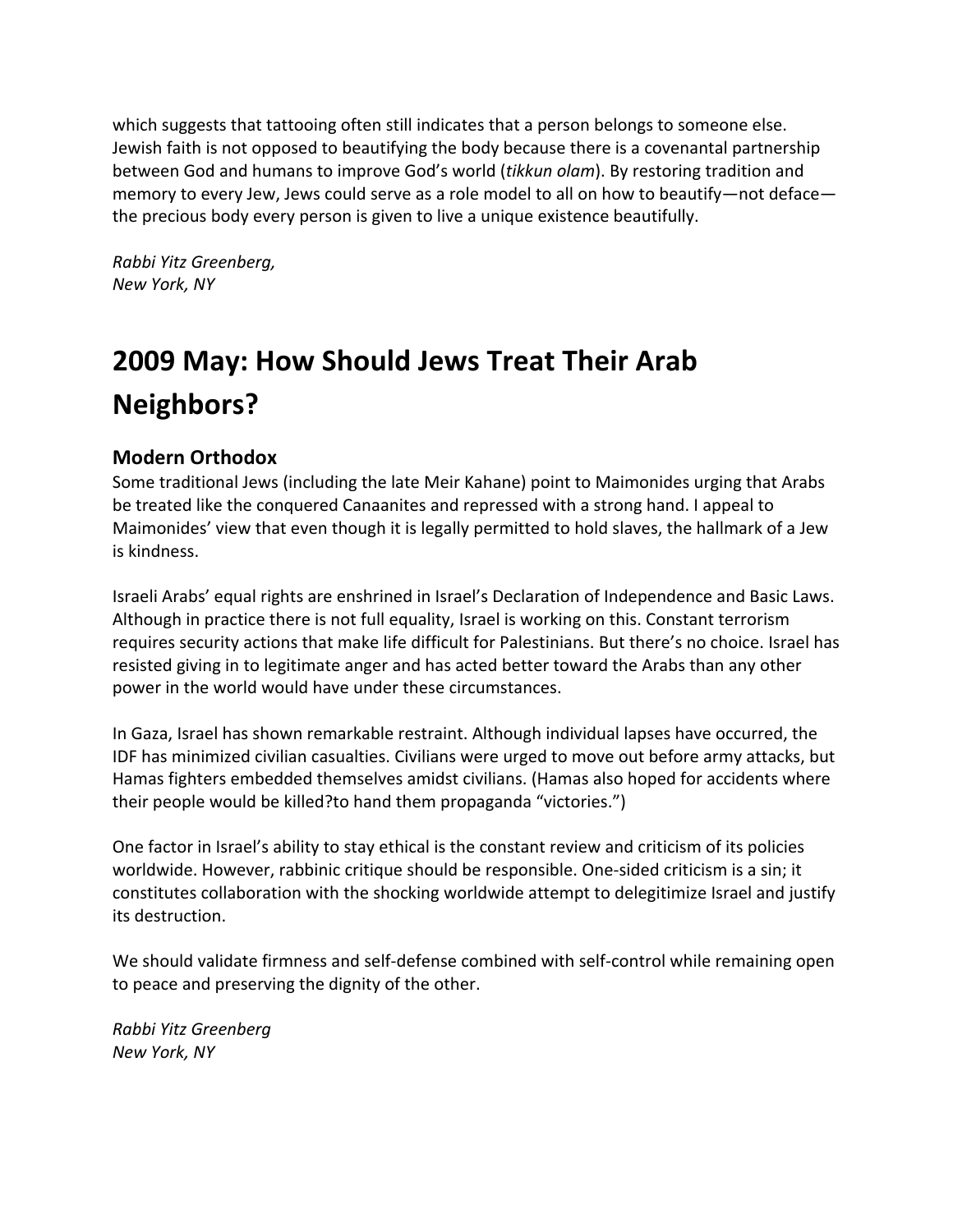# **2009 March: What Ethical Lessons Can Be Learned from the Bernie Madoff Scandal?**

### **Modern Orthodox**

For the most part, the tempest of breast beating in the Jewish community over the Bernie Madoff swindle is not called for. The investors were neither reckless nor greedy. Madoff exploited friendship networks and country club connections, presenting himself as a conservative investor and involved Jewish philanthropist living a respectable family life. What Madoff did was dastardly and ruinous; thousands will be deprived of needed help. If guilty, he should go to jail and be disgraced. But his victims should not be blamed, nor should they blame themselves. He exploited the best values of the Jewish people to get away with a swindle. But what is the lesson? Not to trust Jewish philanthropists? Not to admire people who are involved in charity work lest they be crooks?

Historically, Jews were taught that any action by any Jew reflects on all Jews—and on God. Marginalized anti-Semites have blamed Madoff on the Jews; mainstream America has not. The Jewish community has traditionally sought to be responsible for its needy and to condemn wrong behavior by Jews to protect themselves from backlash.

Jews should continue to practice their best values—and condemn the Bernie Madoffs of this world. In this case the Jewish community should not feel guilt!

*Rabbi Yitz Greenberg New York, NY*

## **2009 January: Should the U.S. Have a Chief Rabbi?**

### **Modern Orthodox**

The idea of a chief rabbi is an illusion of a unified community. Where the office exists, no one is satisfied. In Israel, the position has been stained b y protektsia and payoffs in the selection methods and by incumbents' personal corruption and embarrassing behavior. In addition to being largely irrelevant, Israel's chief rabbis have been typically indifferent to the country's moral crises and/or reactionary on such issues as women's equality, treatment of foreign workers and Arabs, or gay rights.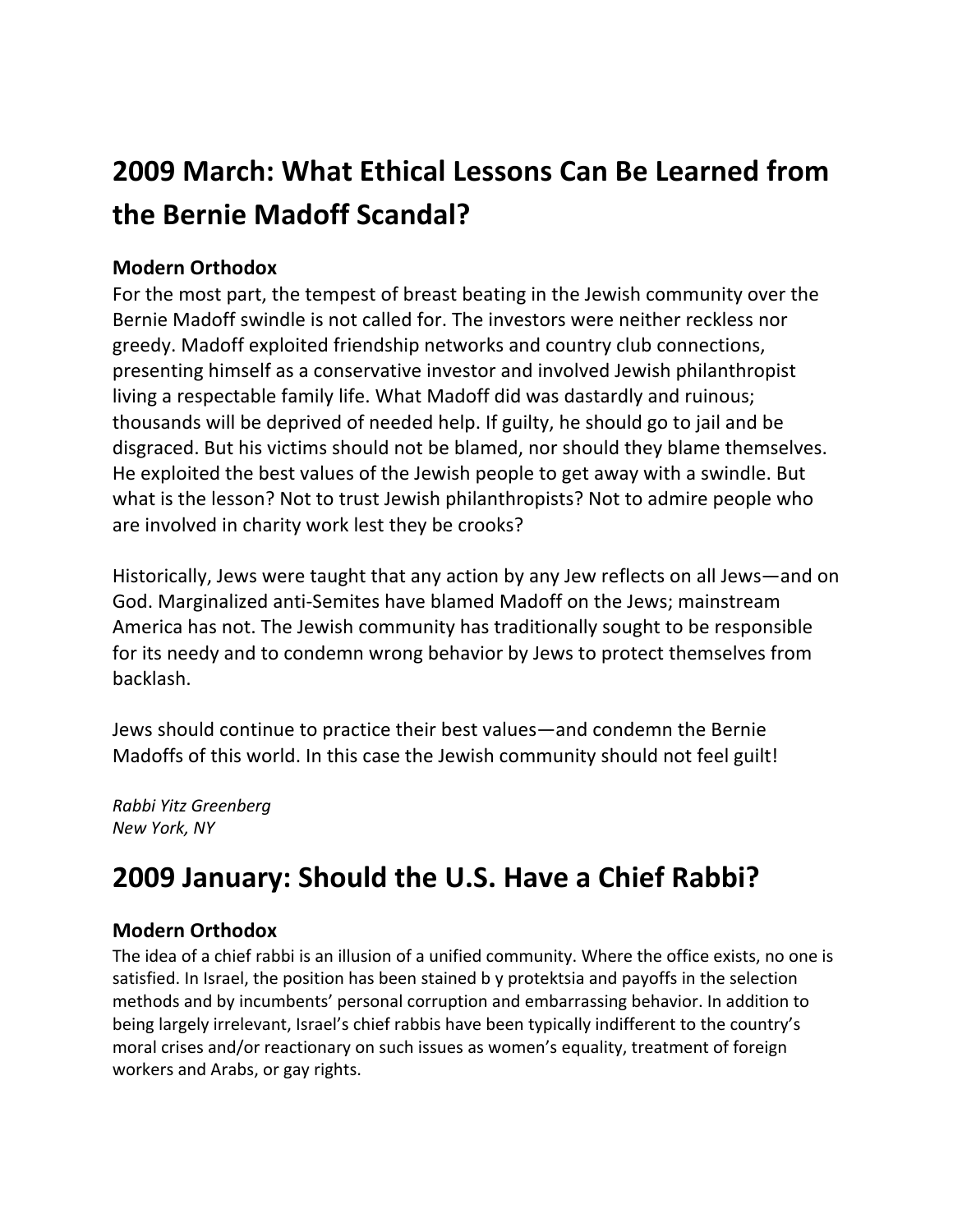The office generally exists where the Orthodox are in control and the government ignores or mistreats the non-Orthodox (as in the former Soviet Union.) England's distinguished chief rabbi has won national recognition as a spiritual leader, but, hobbled by Orthodox disrespect for liberal Jews and pressured by the haredim, he has alienated Masorti and Reform Jews.

Another approach, exemplified by the Pope, shows how a respected religious figure's statements can send a powerful signal of the Church's relevance as a guide to life. Similarly, we need a spokesperson, a Chief Moral Operating Officer of American Jewry, who could articulate authentic Jewish opinion on the great moral and religious issues of the day. (For one brief shining moment—marching to Selma—Abraham Joshua Heschel attained this status.)

However, we would need some broadly based selection process, and I cannot conceive of a plausible scenario for such a process. Without a great transformation to unite the community, I can only say, dream on!

*Rabbi Yitz Greenberg New York, NY*

## **2008 November: What is Your Favorite Jewish Book (other than the Torah and the Talmud)?**

#### **Modern Orthodox**

Joseph B. Soloveitchik's Halakhic Man makes the rabbinic classics (Talmud and halacha) meaningful to modern readers in brilliant and fresh ways. He articulates the Jewish tradition as a way of living modern life vitally and humanly and the rabbinic system as inspiring us to confront anxieties and integrate the dilemmas of existence in a positive way. Myriads of halachic details move from legal requirements to meaningful expression of psychological and moral states.

In this book, Soloveitchik opened my eyes to the way Judaism is, above all, on the side of life. He interprets the halacha as the affirmation of embodied existence (eating, drinking, creating, loving, etc.), the locus of experiencing true holiness, and he celebrates the central role of autonomous human judgment. Halakhic Man articulates the partnership of God and humanity and the love affair of the people of Israel and God as the key to the Jewish dream of perfecting the world.

Since I want to live a life that reconciles modernity at its best with the Jewish tradition at its best, I have loved the book ever since I first read it.

*Rabbi Yitz Greenberg New York, NY*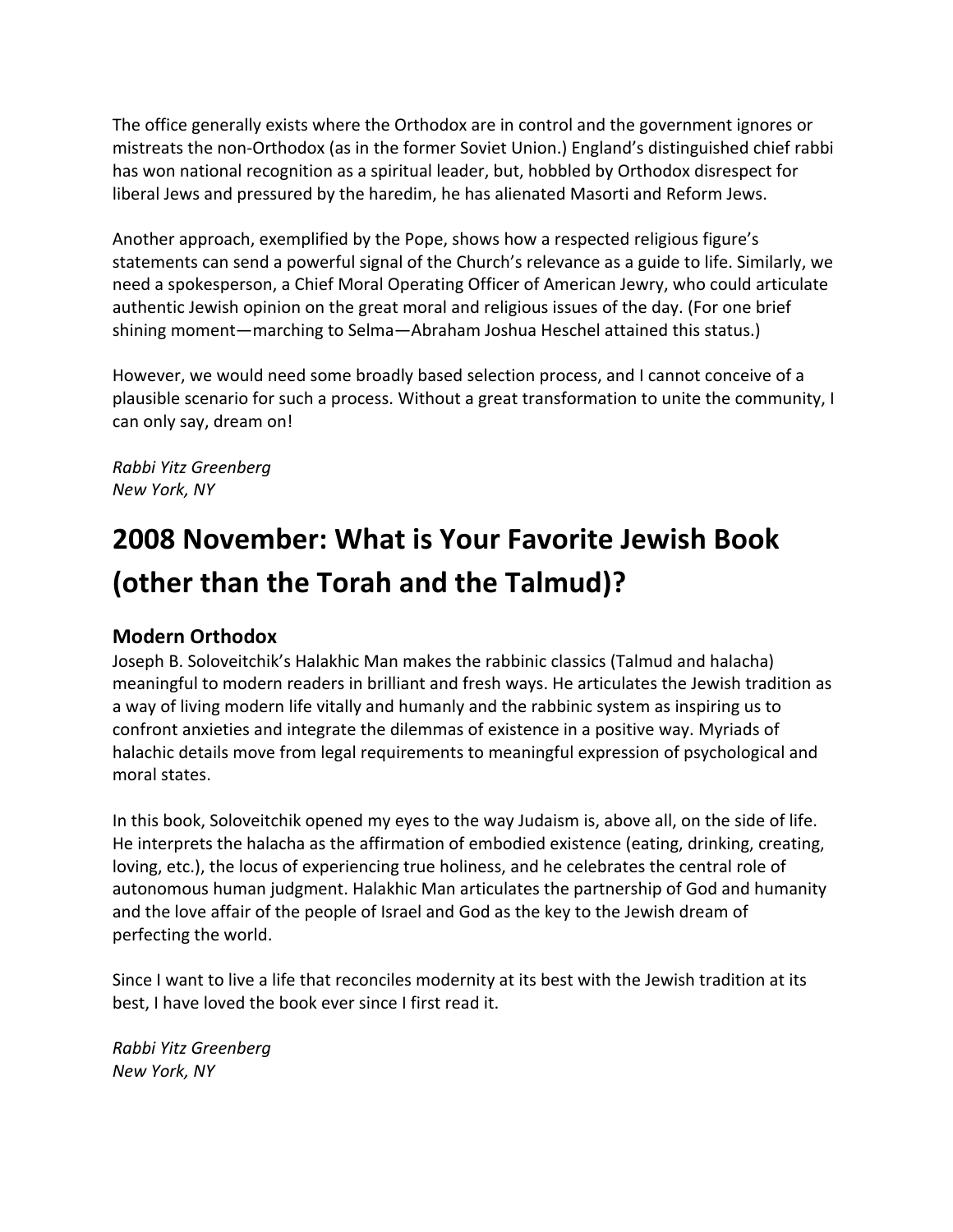## **2008 September: Does Politics Belong on the Bima?**

#### **Modern Orthodox**

This question offers a classic case of on the one hand...and...on the other hand. On the one hand: Judaism asks us to live religiously in every aspect of life. The prophets challenged kings' moral failure, royal exploitation of the people and favoritism to the powerful and wealthy. Therefore, rabbis should discuss burning political issues, apply Torah principles to them and maybe even endorse (or reject) candidates.

On the other hand: Most rabbis know less about politics than well-informed analysts—who may be their congregants. So rabbis are likely to dissipate their credibility by indulging in political analysis.

Furthermore, religious interventions frequently harm the political process. Democracy depends on negotiations and compromises amid constantly changing conditions. Religious approaches tend to wrap issues in the mantle of absolute values and eternal, unchanging divine commandments, which block compromise. Religious interventions have led to extremist, sometimes violent politics. Who can forget how right-wing, religious rabbis denounced Israel's offer of territorial compromises and two important Orthodox rabbis spoke menacingly about the right to kill Israel's prime minister?

In the U.S., polarization, government gridlock and the culture wars of the past two decades reflect, in part, the evangelical intervention in American politics. Jews also worry that "Christianization" of American politics may roll back Jewish gains in becoming fully equal in American public life.

So on which hand should we act? Since it is illegal under American law for non-profit, tax exempt organizations to take part in politics, rabbis in synagogues should not be in politics.

*Rabbi Yitz Greenberg, New York, NY*

# **2008 July: Who Cares What Women Wear (Or Don't Wear)?**

#### **Modern Orthodox**

Modesty is rooted in ethical communication and is the expression of relationship. The deeper the friendship, the more I reveal and share verbally. So it is with the body. "Letting it all hang out" may arouse a physical response, but it violates the ratio between relationship and revelation. In traditional halachic language, this behavior is called "uncovering that which is normally covered."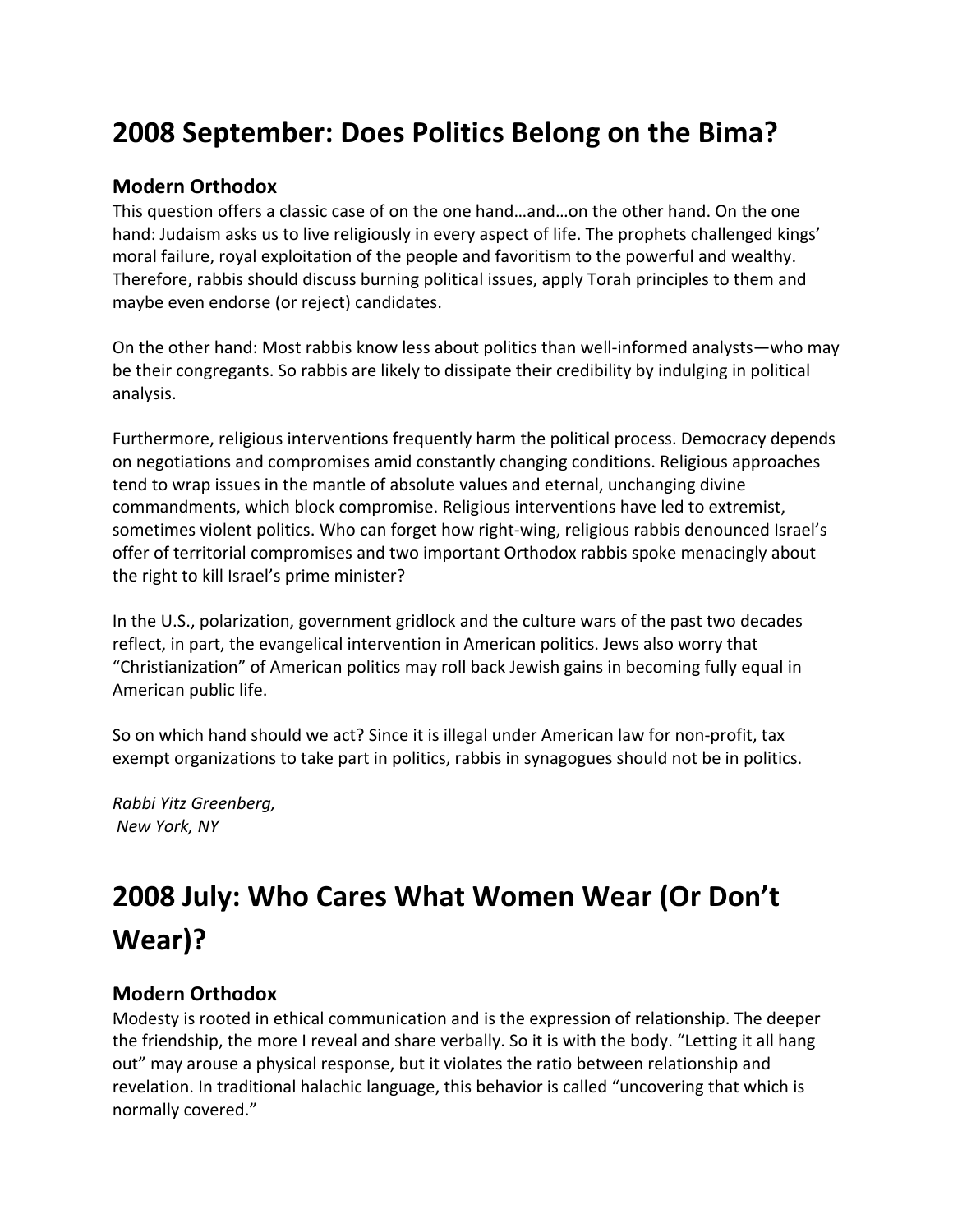Modesty demands that one should speak and show the body based on the context of the relationship and social setting. This observation implies that dress for the beach is legitimately more uncovered than dress for the office or the synagogue. Modesty is not a matter of inches covered or related only to women. In a society that separates genders (like Muslim or Haredi communities), uncovering may be considered more invasive than in a gender-mixed society. In most traditional settings, modesty has metastasized into prudery, shame of the body and beliefs that women should be less visible and avoid public roles. A coed culture has a better chance to achieve normal social interaction and is thus less likely to turn females into objects of sexual exploitation. In either type of culture, the goal should be to set a tone of equality and reciprocal modesty that honors the other. A properly applied principle of modesty dynamically adjusts and nurtures human relationships; that is the Jewish ideal.

*Rabbi Yitz Greenberg New York, NY*

## **2008 May: How Does Israel Help Jews be Jews?**

### **Modern Orthodox**

Although pro-Israel political action and fundraising dominate the agenda for American-Jewish continuity, Israel's greatest power—igniting the Jewish soul—remains underutilized. In Israel, Jewish history lives. The Wall is the incarnation of priests and prophets, of prayers and dreams. Contact with this culture confirms the Jewish identity of diaspora Jews, even the assimilated. I have seen countless individuals who thought they did not care instantly weep or dance there. Suddenly am yisruel chai is a living experience. Those who study Torah in Israel—even the Orthodox—find that they absorb Talmud and attain piety much more quickly than in the United States. The holistic Jewishness of Israel is like a hyperbaric chamber in which the patient absorbs far more oxygen than in a normal hospital room. Israel heals wounded American souls and restores visiting Jews' shriveled identities in a mysterious and powerful way. The Israeli experience proves the old Biblical and Talmudic claim that the souls of all Jews are intertwined as if they stood together at Sinai.

*Rabbi Yitz Greenberg New York, NY*

## **2008 March: What does Judaism say about bullying?**

#### **Modern Orthodox**

There should be no ideological differences among Jews when it comes to opposing bullying. The fundamental principle of Judaism is that every human being is an image of God. This means that each person has the intrinsic dignity of being equal and of infinite value and should be treated accordingly. The bully seeks to degrade the other. Therefore, bullying assaults Judaism's most sacred principle, targeting its most sacred object—a human being. The bully must be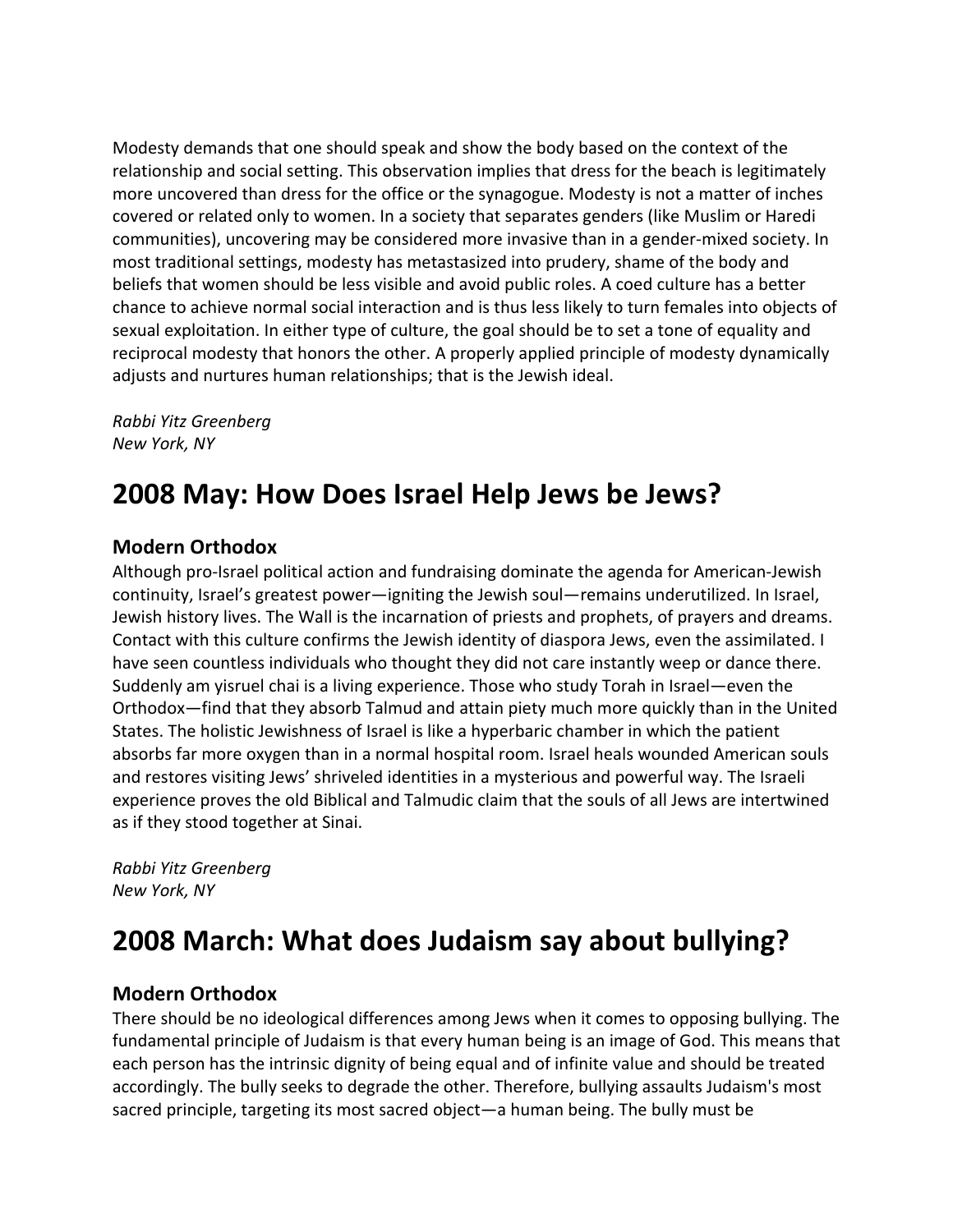confronted and stopped. Tactics—What is the best way to stop the bullying? Should the child or the parent confront the bully? Should the authorities or other parents be engaged?—can be debated. The most effective methods will depend on circumstances. All cases, though, given the real danger of permanent damage to a victim's self-esteem, demand swift action.

The bully—and everyone else—should be reminded that the Talmud considers shaming or humiliating a person in public is the moral equivalent to murder. Rashi points out that the face of an embarrassed person often turns white, as if the person's blood had been drained, or spilled. Stopping the bullying should therefore be considered the moral equivalent to pikuach nefesh (lifesaving), which takes precedence over 610 of the 613 commandments. The bully might also be reminded of the Talmud's statement that one who humiliates another person in the presence of others will be denied a share in the world to come. In other words, bullying is both physical assault and spiritual murder. It is beyond the pale by human standards and divine judgment alike.

*Rabbi Yitz Greenberg New York, NY*

# **2007 October: What does Judaism say about psychiatry?**

### **Modern Orthodox**

One of the Bible's central teachings about humans is the unity of body and soul. The human being is a unitary self-not a union between a mortal, carnal body and a divine, spiritual soul at war with each other. In light of this unity, it's no surprise that treating the body affects the soul and mind even as illnesses (or strengths) of the soul affect the body. Similarly, emotions lead to bodily reactions; "good news makes one swell with happiness (literally: puts fat on the bone)" says Proverbs. It follows that the embodied, ensouled human can serve God in faith, thought, and song as in dancing, eating and bodily functions.

In Jewish tradition, the doctor is commanded to heal the sick, body or soul, and gets credit for a mitzvah in doing so. Judaism teaches that God and humans are in partnership. Therefore, the physician is not invading God's domain but rather does God's work. Using drugs to cure the body or to heal the mind is equally legitimate, so practicing psychopharmacology is just as much a mitzvah as any other type of medicine. Ideally, psychopharmacological drugs would neutralize any bad chemistry causing dysfunction in the body (as in schizophrenia and bipolar disorder), re-enabling moral responsibility and exercise of judgment. The same holds true for psychiatry. There should be no pejorative attitude toward mental illness or treating afflictions of the soul.

The only objection one could raise would be if the psychopharmacological drugs were used as a substitute for emotional rehabilitation. For example, Ritalin and other A.D.D drugs are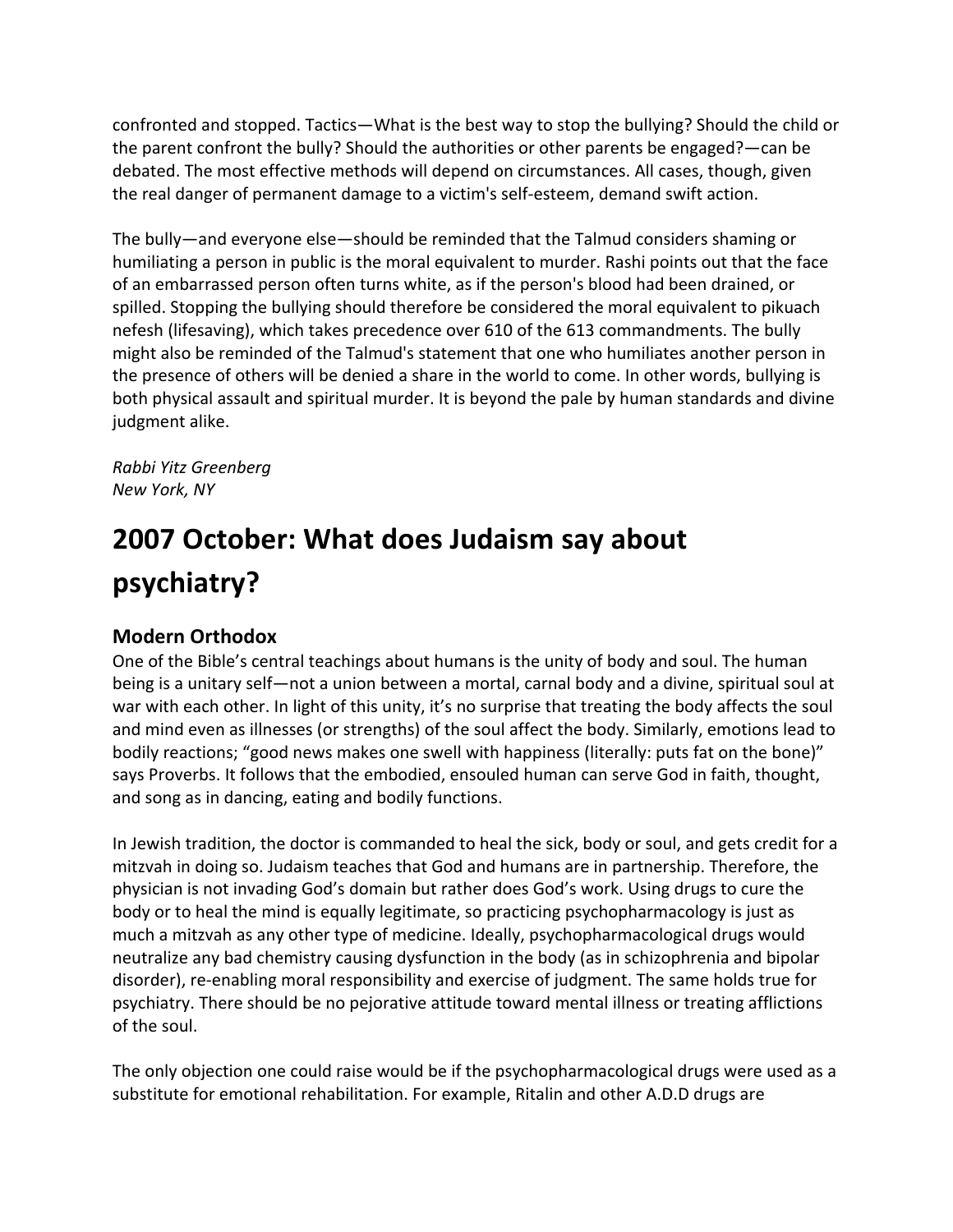sometimes over prescribed. To treat the body in a way that overwhelms or silences the mind is wrong because to live fully is to operate through body and soul together. Jewish tradition makes the same distinction for drinking wine, a celebratory element in Jewish tradition, not getting drunk.

Questions have been raised about the scientific efficacy of psychoanalysis, but psychiatry's combination of drugs and emotional therapy has been proven again and again. In all these treatments, the physician is practicing the noblest calling of Judaism—to heal and save the highest form of life, the human being who is in the image of God.

*Rabbi Irving Greenberg Bronx, NY*

# **2007 June: What does Judaism say about being a workaholic?**

### **Modern Orthodox**

The Jewish tradition highly values work and human creativity. Work is a source of independence and dignity. Rabbi Soloveitchik says the Torah stresses God's Creation of the world to inspire humans to be like God—creating and building the world. The Talmud and Maimonides state that Torah study goes well with work. In Pirkei Avot, we are told that Torah with work makes you forget (read: prevents) sin.

Workaholism represents the danger of too much of a good thing. Whether driven by the joy of work, the desire to achieve or the worship of wealth, people tend to go overboard. The results often are destructive: neglect of family, abuse and deterioration of health. The Torah, however, has prepared a cure before the disease strikes. The medicine is Shabbat. One day a week, humans are commanded to enter a state of rest. On this day, the prohibition of creative labor means no change can be made in the material world. Wealth-making is to be put aside. People must shift rhythms from doing to being. The lessons are many: Savor life. Stop and smell the roses. Enter into relationships. Make love. Develop yourself. Improve your world. Enter into community. Commune with God.

*Rabbi Irving Greenberg Jewish Life Network/Steinhardt Foundation New York, NY*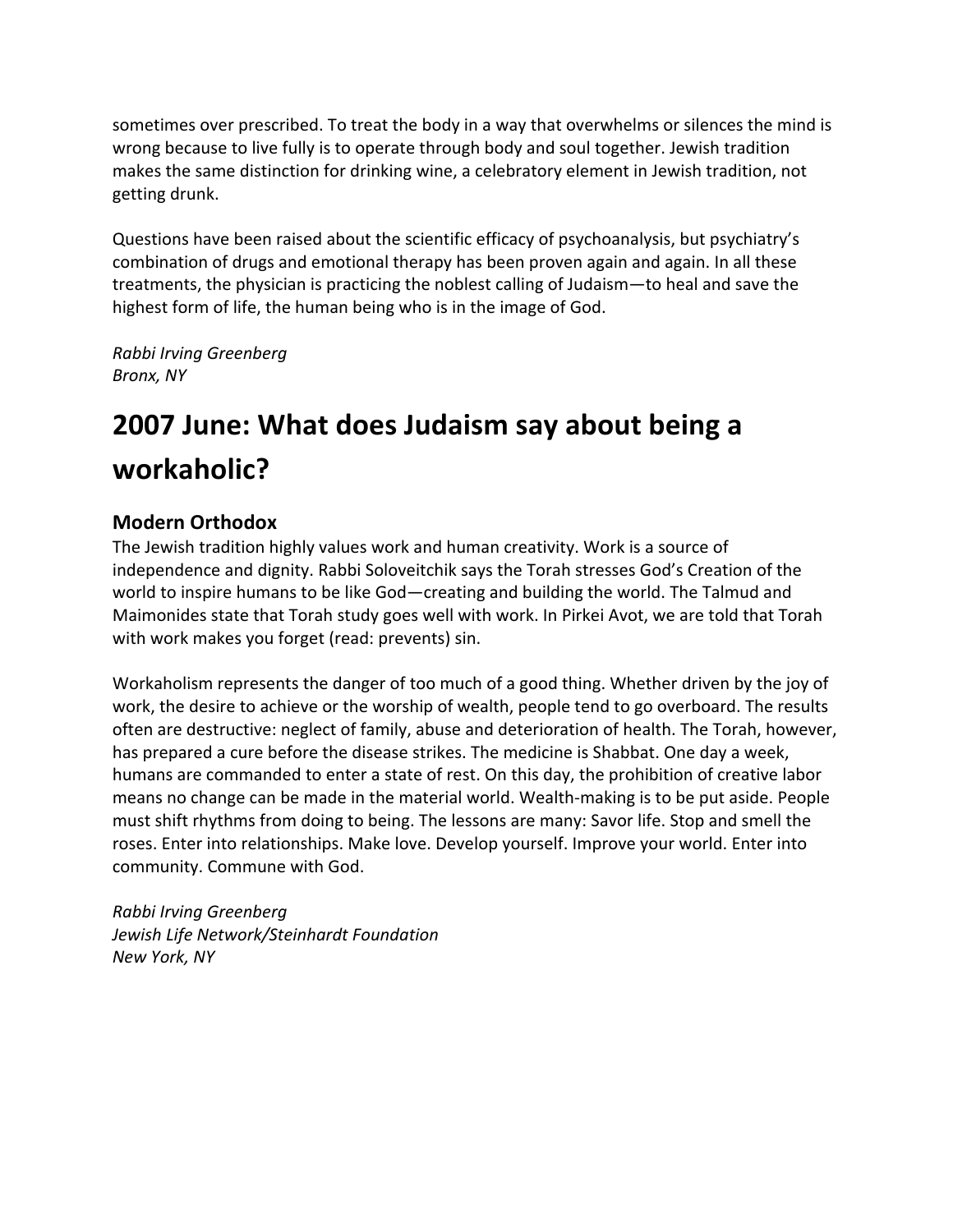# **2007 February: What healing alternatives to modern** medicine does Judaism offer?

### **Modern Orthodox**

By teaching that the world is a unified creation of one Creator operating by natural laws, Judaism nurtured the development of science and medicine. The verse from Exodus v'rapoyerapay was interpreted by the rabbis as "he shall heal," i.e., as a commandment to use medicine to heal; thus, the doctor's scientific medicine becomes a mitzvah. Over the centuries, a disproportionate number of great rabbis have been doctors, Maimonides being the most famous. This contrasts with religions that consider sickness and health to be divine rewards or punishment for human behavior. By that logic, human medicine "encroaches" on God's realm.

Resorting to folk remedies or "religious" and "magical" cures not validated by clinical measurements in cases when mainstream medicine cannot cure goes against the grain of Jewish religion. I acknowledge that certain religious types, such as Hasidim, have often turned to rebbes and other miracle makers to heal them. But things like whispering charms over wounds or belief in astrology, which Maimonides denounced, often reflects pre-modern thinking. To the extent that alternative medicine appeals to religious belief to discourage following sound mainstream medicine, it violates the Torah's commandment "you shall guard [protect] your lives," as interpreted in Deuteronomy.

When alternative medicine represents thinking beyond simplistic materialist models to recognize the role of mind and spirit, then it is a welcome expression of Judaism's insistence that the human being is a body-soul unity. This insight that we must heal the whole person has been confirmed by research on how stress triggers a wide range of physical illnesses. Similarly, when alternative medicine grows out of the recognition of the limits of any one culture (thus, Far Eastern techniques of meditation or acupuncture may bring new medical insights to the West), this upholds Judaism's insistence that no culture should be absolutized. Only God is absolute.

*Rabbi Irving Greenberg President, Jewish Life Network Steinhardt Foundation New York, NY*

# **2006 October: Should Jewish children celebrate Halloween?**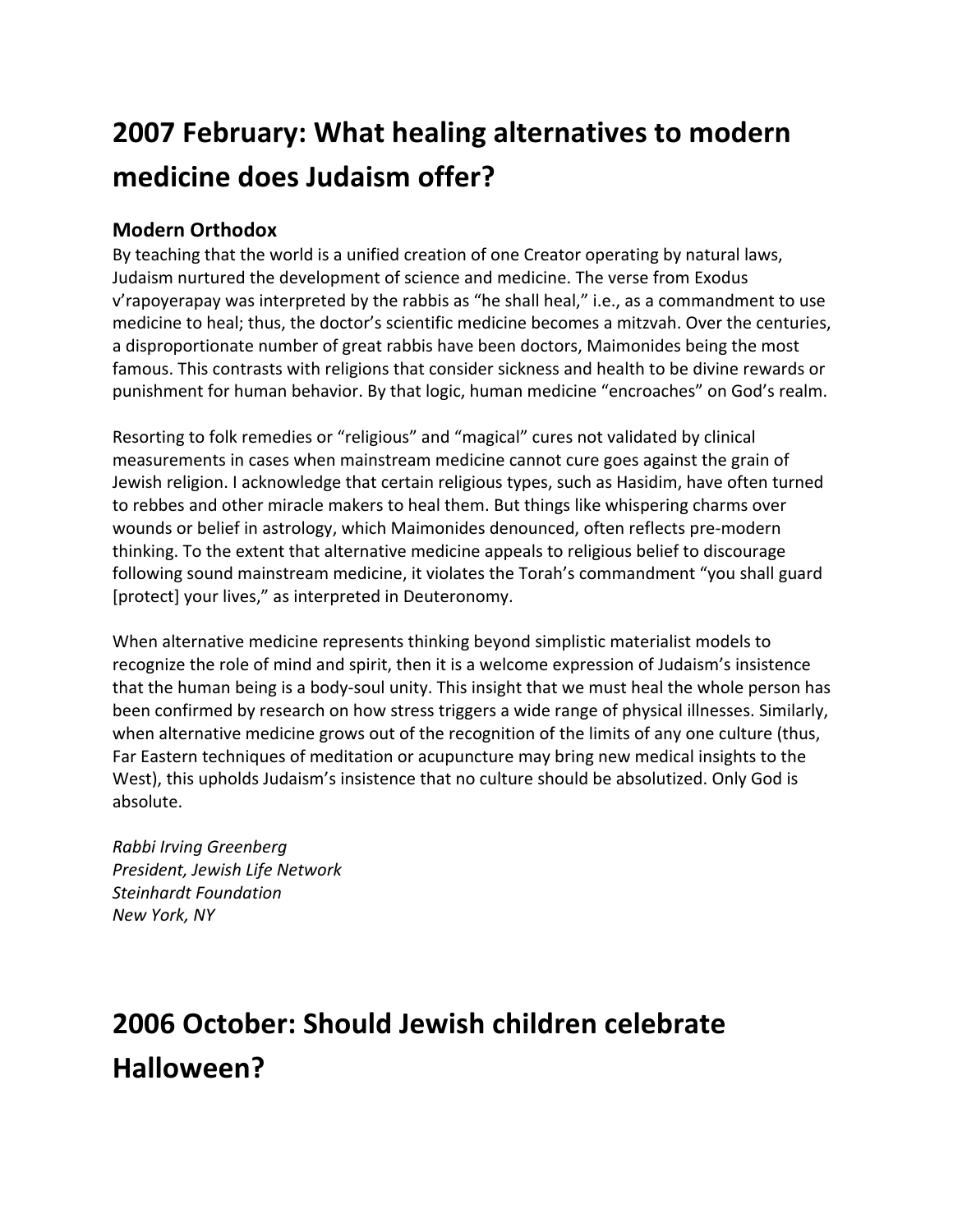#### **Modern Orthodox**

This is not so much a halachic question; it is a public policy question. Do we want to prohibit or permit this activity? Historically, Orthodoxy has been suspicious of letting its youth celebrate American holidays for fear that this would lead to assimilation or adoption of "practices of Gentiles." When I was growing up Orthodox rabbis were critical of those who celebrated Thanksgiving, but as Orthodoxy has acculturated such attitudes have relaxed. One could argue for prohibition of Halloween because it is associated with witches and ghosts. Judaism has implacably opposed witchcraft or attempted communication with the dead since biblical times. Monotheism is the antithesis of magic. "There is none beside Him" (Deuteronomy 4.35), and no abracadabra tricks can manipulate God to get unnatural results.

That having been said, Halloween is almost entirely a product of American consumer culture, and there's more mockery than true belief to be found in the ever-popular costumes of witches and monsters.

My wife and I discouraged our children from trick-or treating—partly out of fear of religious syncretism, but mostly because we did not want them to internalize American consumerist psychology and because eating a lot of candy is unhealthy. But I confess, trick - or - treating is popular in our neighborhood. In order to be good neighbors, we leave boxes of fruits, treats and candy goodies in front of the house with a sign inviting kids to help themselves to one item out of each box. We don't check if any of the kids are Jewish. Conclusion: If a Jewish child wants to go trick - or- treating for social reasons, it's not a big deal.

*Rabbi Irving Greenberg President, Jewish Life Network/ Steinhardt Foundation New York, New York*

## **2006 July: What is the best way to ask for forgiveness?**

#### **Modern Orthodox**

The best way to ask for forgiveness is the hardest way; it is to acknowledge what you have done wrong to yourself, to God and to the person you have wronged, and then ask forgiveness. Maimonides stresses that confession (vidui) is the key to being able to turn away from the evil deed.

Psychologically, the sinner fears that he/she has gone too far and cannot turn back without undermining his/her position and self-respect. Therefore, to name the wrong act and to admit to one's self and to others what has been done wrong is liberating. This confession enables the person to turn away from the bad behavior and to turn to better living. One who covers up his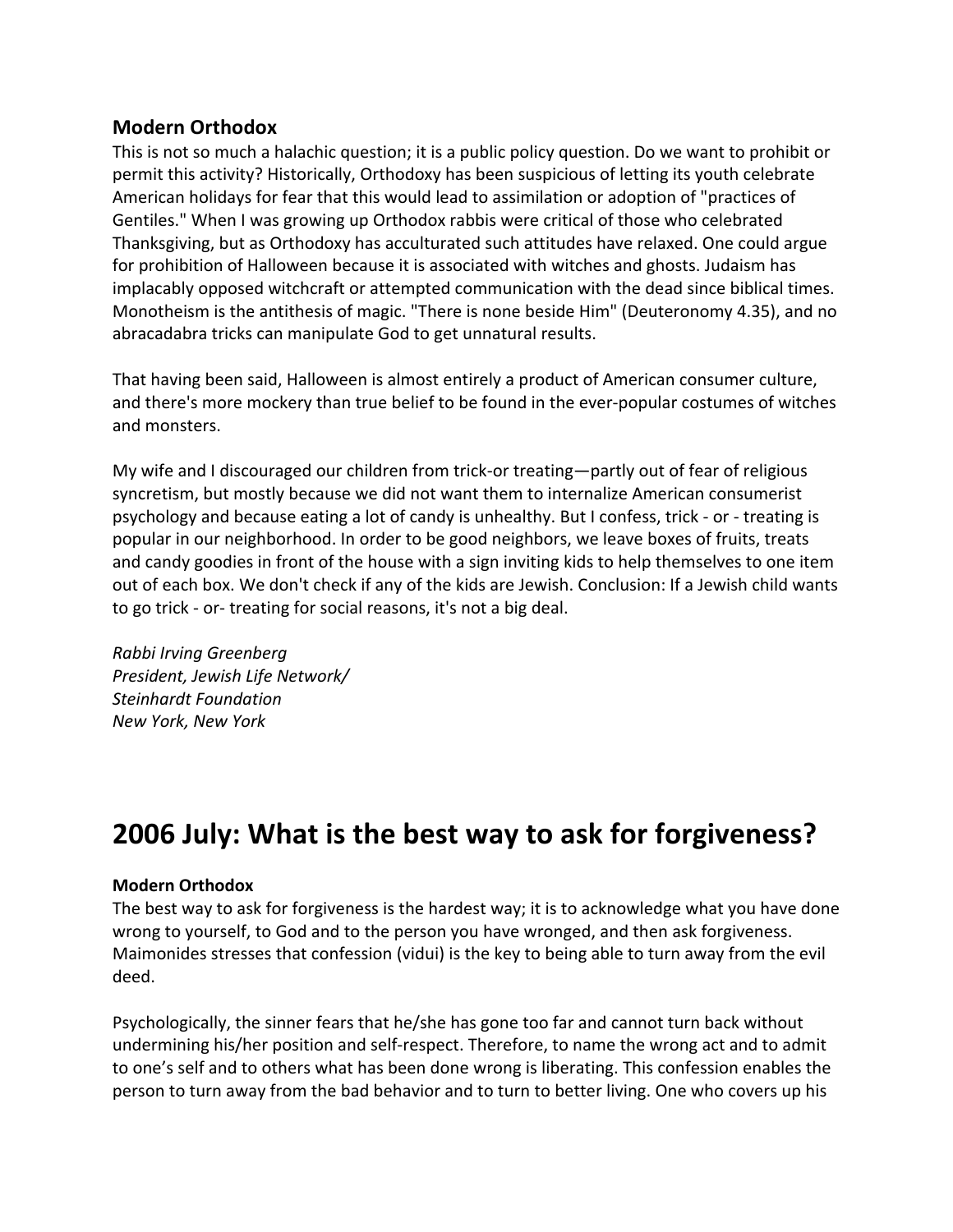wrongdoing, (denies it or will not admit it, says Maimonides), will not achieve a full repentance. Maimonides cites the biblical verse "one who covers up sins will not succeed [in overcoming them]."

I would add that wronged persons need the admission and apology in order to regain their own sense of worthiness that so they will not blame themselves for what was done wrong to them. When they are addressed with this admission, they are more likely to forgive and to be restored.

Therefore, Maimonides says that in cases of interpersonal wrongdoing it is a mitzvah to openly state the wrong behavior as part of the apology—not so in sins between a person and God (ritual sins), where the confession should remain between God and the sinner.

Maimonides adds that if the injured party refuses to forgive, the sinner should repeat the apology again and once again. If the other still refuses, then the person who apologized is released from his obligation to make peace with the victim—and the injured party is acting wrongly.

One final note: where the wrong to the other person did actual damage (such as stealing from them), there must be restitution. Without making whole the damage, words are just words and have no efficacy between people; nor can words alone win God's forgiveness.

*Rabbi Irving Greenberg, President Jewish Life Network/Steinhardt Foundation New York, NY*

# **2006 June: How Should We View Unmarried Pregnant Women?**

#### **Modern Orthodox**

In the past, the sight of an unmarried pregnant woman would likely have drawn disapproval. Premarital sex is prohibited in halacha. Therefore, the pregnancy would be a sign of disapproved behavior compounded by a lack of maturity, i.e., failure to use birth control. This would have damaged the marriageability of such a woman in the Orthodox world. Still, a child born to this woman would not have suffered any legal disability. Halacha does not treat birth out of wedlock as making a child illegitimate, i.e., a bastard {mamzer in Jewish law). Only a child of incest or adultery is classified as illegitimate (and unmarriageable) in Jewish law.

A remarkable change in social behavior is unfolding, due to the socioeconomic gains of women and the rise of professional/business women who are self-supporting. We are seeing a growing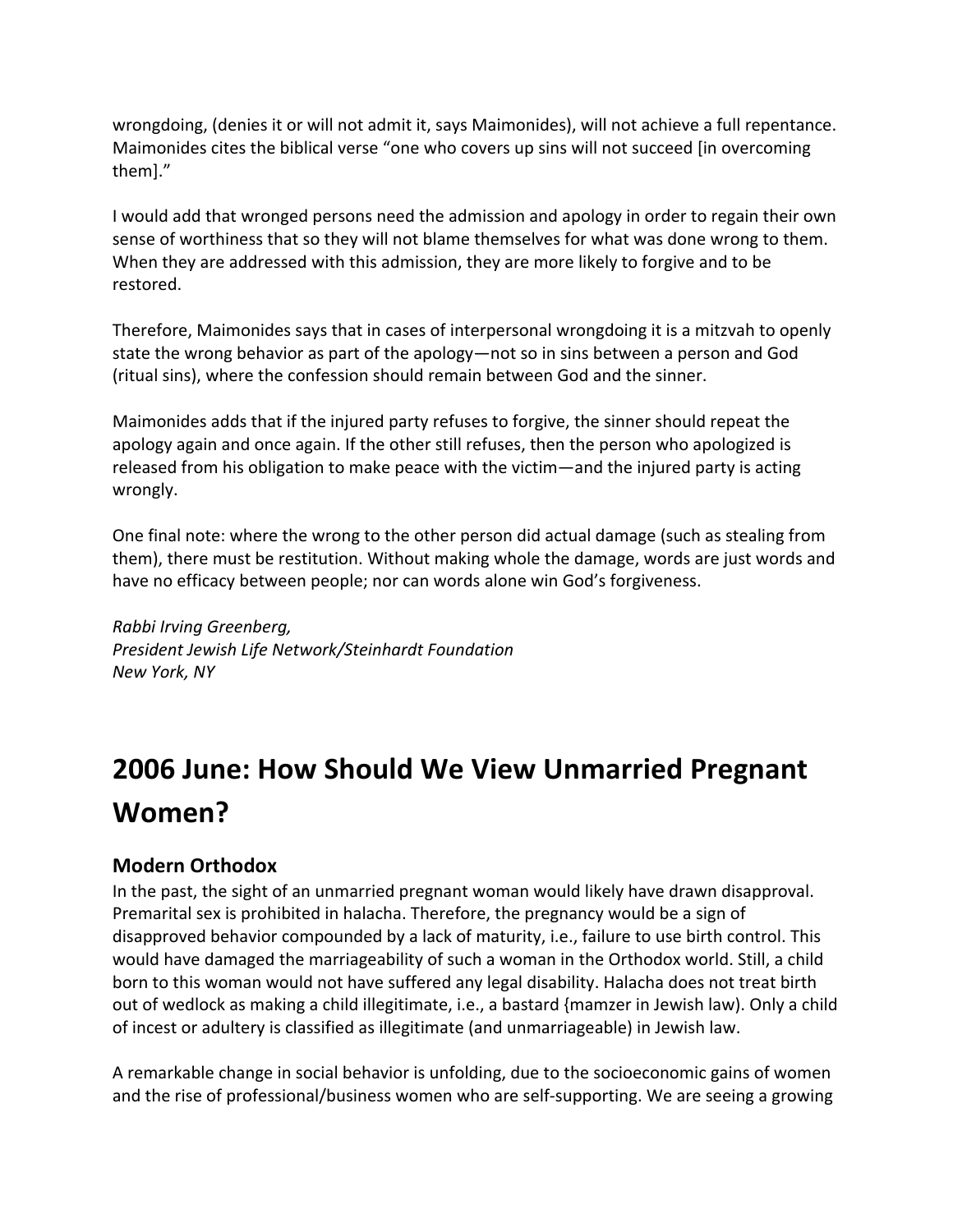number of single women who have decided they will mother a child as a single parent—and become pregnant.

The difficulty of a single parent raising a child must not be underestimated. Still, such a decision demands to be viewed very differently. The motives are honorable; the pregnancy represents love of life and of Jewry and this should be acknowledged and appreciated. Genesis (ch. 19, v. 3 Iff.) relates the story of Lot's daughters who, after Sodom's destruction, believed themselves and their father to be the only survivors. They were so committed to humanity that each decided to have a child with the only surviving man—their father. They had to get him drunk and seduce him to do it. One of the children—Moab—became the ancestor of Ruth, ancestor of King David, ancestor of the Messiah. By their idealistic passion for life Lot's daughters turned incest and drunkenness into a force for human survival and redemption. (At least this is the interpretation of Rabbi Joseph B. Soloveitchik and various classical commentators and Mdrashim.)

By analogy, a woman's commitment to life, children and the Jewish future expressed in deciding to become a single mother should be honored and supported. A technicality: poskim rule that they should preferably use a non-Jew's semen. They must keep a record of the donor to prevent their children from committing any future unintentional incest or entering any forbidden consanguineous relationships. (The semen donor father might sire children by other women. When the children grew up, they could meet and unknowingly marry prohibited relatives.)

The main point is: The community should be supportive of women so committed to having Jewish children that they are prepared to do it alone.

*Rabbi Irving Greenberg Jewish Life Network/Steinhardt Foundation New York, NY*

# **2006 February: What does Judaism say about life after death?**

### **Modern Orthodox**

The Bible is overwhelmingly focused on this life. Humans are commanded to live the good life, here and now, in harmony with God and Creation. It remained for the Talmud to develop the limited references to a future life into a fullblooded statement of the immortality of the soul. The medieval Jewish tradition shifted the focus so that earthly life was viewed as fleeting years lived primarily to become worthy of the eternal blessing of Heaven (Gan Eden).